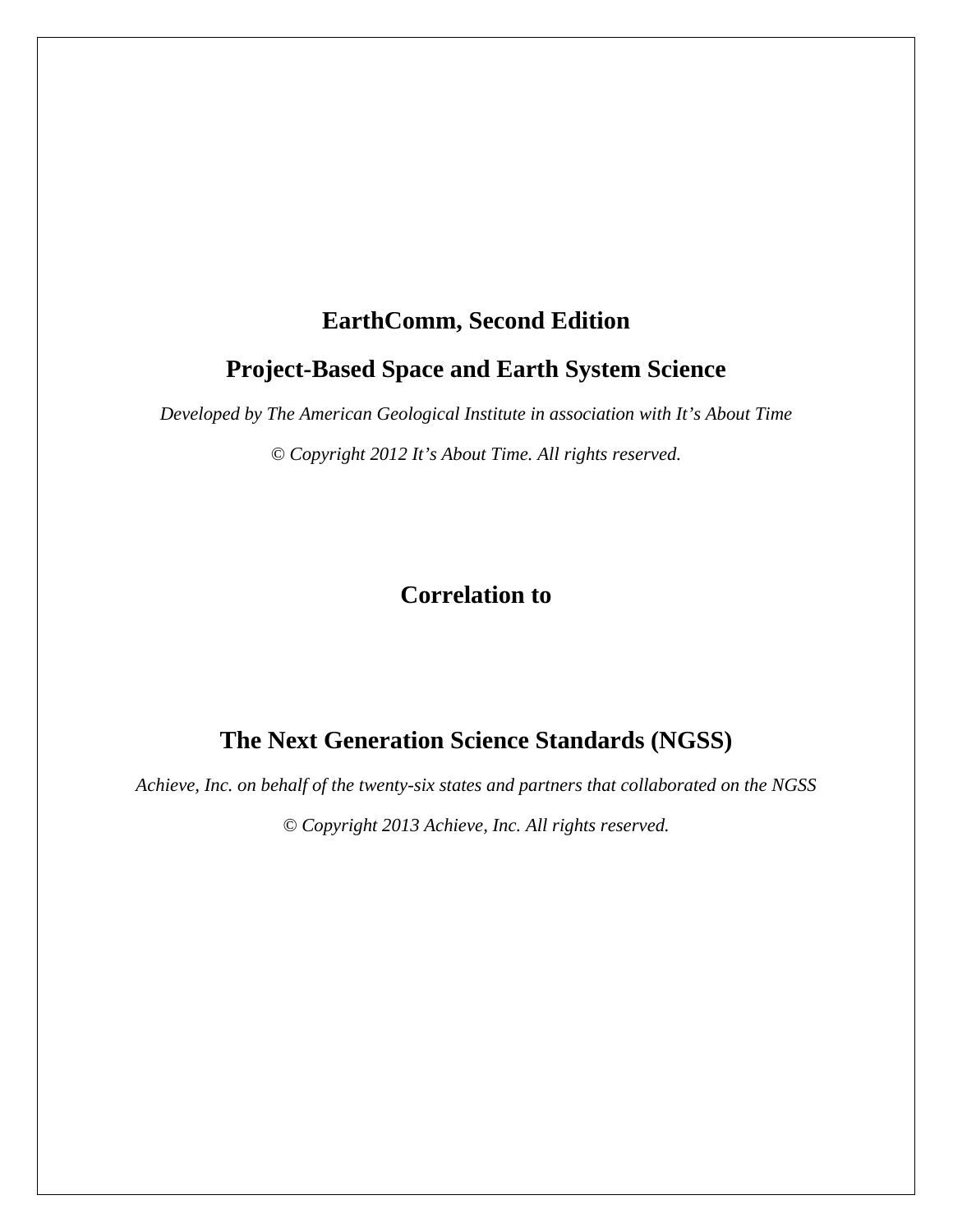#### **Chapter 1 Astronomy**

| <b>EarthComm</b>   | <b>Section 1 The Size and Scale of the Universe</b>                                       |
|--------------------|-------------------------------------------------------------------------------------------|
| <b>Section</b>     |                                                                                           |
| <b>Correlating</b> | <b>HS-ESS1-4.</b> Use mathematical or computational representations to predict the motion |
| <b>Performance</b> | of orbiting objects in the solar system.                                                  |
| <b>Expectation</b> |                                                                                           |

| <b>EarthComm</b>   | <b>Section 2 Locating Astronomical Objects in the Night Sky</b>                           |
|--------------------|-------------------------------------------------------------------------------------------|
| <b>Section</b>     |                                                                                           |
| Correlating        | <b>HS-ESS1-4.</b> Use mathematical or computational representations to predict the motion |
| <b>Performance</b> | of orbiting objects in the solar system.                                                  |
| <b>Expectation</b> |                                                                                           |

| <b>EarthComm</b>   | Section 3 Origin of the Universe and the Solar System                                   |
|--------------------|-----------------------------------------------------------------------------------------|
| <b>Section</b>     |                                                                                         |
| <b>Correlating</b> | HS-ESS1-2. Construct an explanation of the Big Bang theory based on astronomical        |
| <b>Performance</b> | evidence of light spectra, motion of distant galaxies, and composition of matter in the |
| <b>Expectation</b> | universe.                                                                               |
|                    | <b>HS-ESS1-6.</b> Apply scientific reasoning and evidence from ancient Earth materials, |
|                    | meteorites, and other planetary surfaces to construct an account of Earth's formation   |
|                    | and early history.                                                                      |

| <b>EarthComm</b>   | <b>Section 4 Orbits and Effects</b>                                                       |
|--------------------|-------------------------------------------------------------------------------------------|
| <b>Section</b>     |                                                                                           |
| Correlating        | <b>HS-ESS1-4.</b> Use mathematical or computational representations to predict the motion |
| <b>Performance</b> | of orbiting objects in the solar system.                                                  |
| <b>Expectation</b> |                                                                                           |

| <b>EarthComm</b>   | <b>Section 5 The Sun-Earth-Moon System</b>                                                |
|--------------------|-------------------------------------------------------------------------------------------|
| <b>Section</b>     |                                                                                           |
| <b>Correlating</b> | <b>HS-ESS1-4.</b> Use mathematical or computational representations to predict the motion |
| <b>Performance</b> | of orbiting objects in the solar system.                                                  |
| <b>Expectation</b> | <b>HS-ESS1-6.</b> Apply scientific reasoning and evidence from ancient Earth materials,   |
|                    | meteorites, and other planetary surfaces to construct an account of Earth's formation     |
|                    | and early history.                                                                        |

| <b>EarthComm</b>   | Section 6 Impact Events and the Earth System                                            |
|--------------------|-----------------------------------------------------------------------------------------|
| <b>Section</b>     |                                                                                         |
| <b>Correlating</b> | <b>HS-ESS1-6.</b> Apply scientific reasoning and evidence from ancient Earth materials, |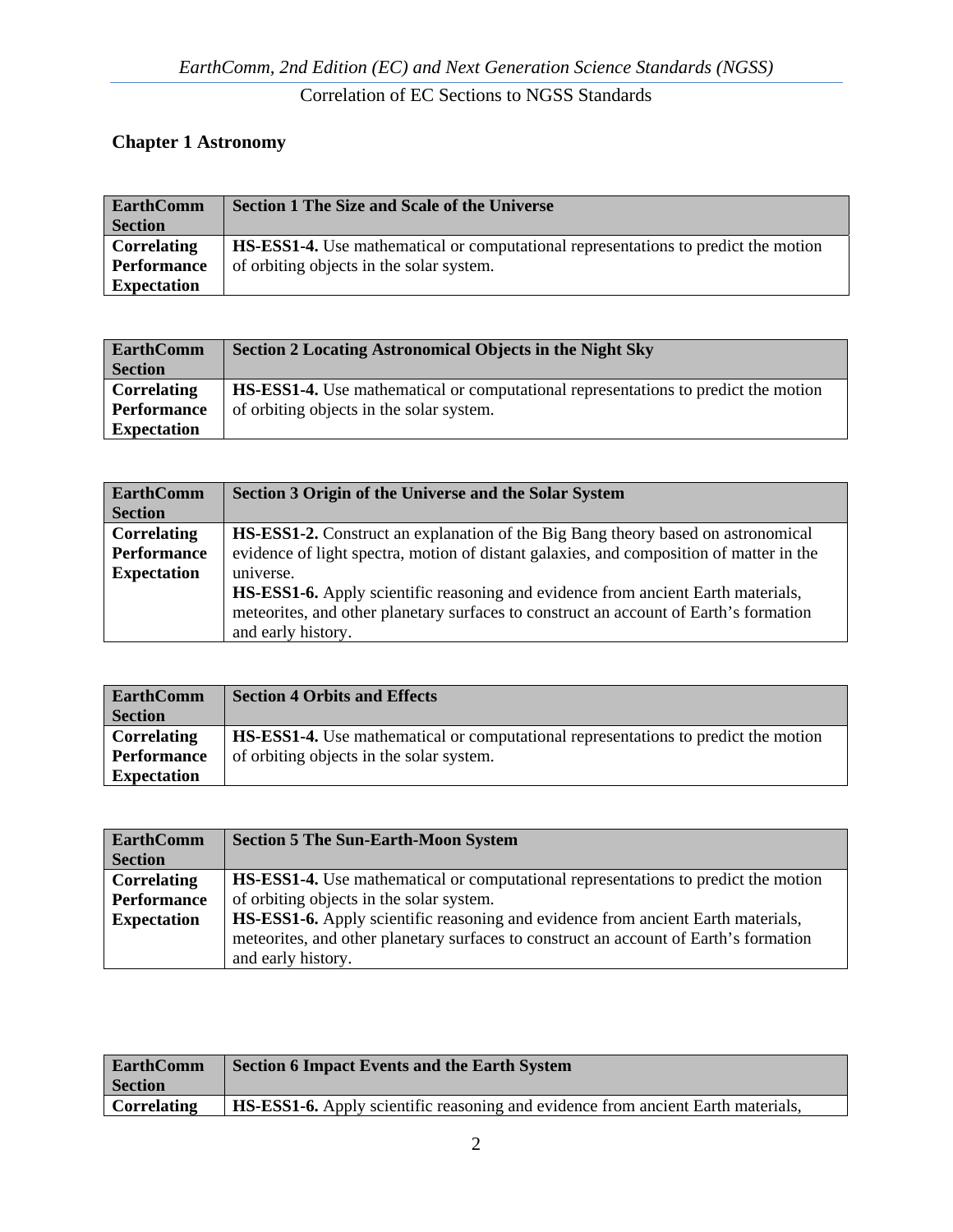| <b>Performance</b> | meteorities, and other planetary surfaces to construct an account of Earth's formation |
|--------------------|----------------------------------------------------------------------------------------|
| <b>Expectation</b> | and early history.                                                                     |

| <b>EarthComm</b>   | <b>Section 7 The Electromagnetic Spectrum</b>                                              |
|--------------------|--------------------------------------------------------------------------------------------|
| <b>Section</b>     |                                                                                            |
| <b>Correlating</b> | <b>HS-ESS1-1.</b> Develop a model based on evidence to illustrate the life span of the sun |
| <b>Performance</b> | and the role of nuclear fusion in the sun's core to release energy in the form of          |
| <b>Expectation</b> | radiation.                                                                                 |

| <b>EarthComm</b>   | <b>Section 8 The Sun and its Effects</b>                                                   |
|--------------------|--------------------------------------------------------------------------------------------|
| <b>Section</b>     |                                                                                            |
| Correlating        | <b>HS-ESS1-1.</b> Develop a model based on evidence to illustrate the life span of the sun |
| <b>Performance</b> | and the role of nuclear fusion in the sun's core to release energy in the form of          |
| <b>Expectation</b> | radiation.                                                                                 |

| <b>EarthComm</b>   | <b>Section 9 The Lives of Stars</b>                                                        |
|--------------------|--------------------------------------------------------------------------------------------|
| <b>Section</b>     |                                                                                            |
| <b>Correlating</b> | <b>HS-ESS1-1.</b> Develop a model based on evidence to illustrate the life span of the sun |
| Performance        | and the role of nuclear fusion in the sun's core to release energy in the form of          |
| <b>Expectation</b> | radiation.                                                                                 |
|                    | <b>HS-ESS1-3.</b> Communicate scientific ideas about the way stars, over their life cycle, |
|                    | produce elements.                                                                          |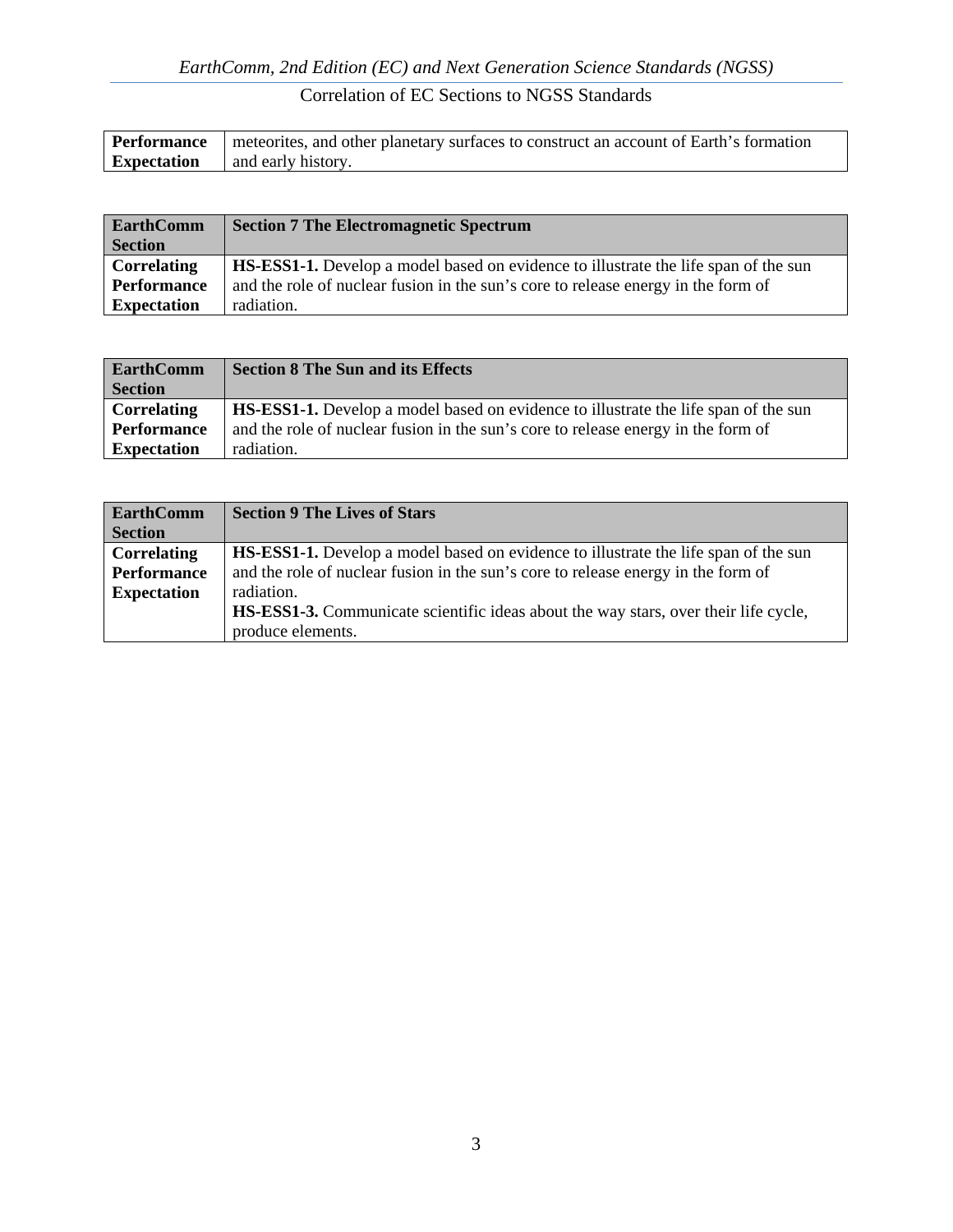# **Chapter 2 Plate Tectonics**

| <b>EarthComm</b>   | Section 1 Where are the Volcanoes and Earthquakes?                                         |
|--------------------|--------------------------------------------------------------------------------------------|
| <b>Section</b>     |                                                                                            |
| <b>Correlating</b> | <b>HS-ESS2-1.</b> Develop a model to illustrate how Earth's internal and surface processes |
| Performance        | operate at different spatial and temporal scales to form continental and ocean-floor       |
| <b>Expectation</b> | features.                                                                                  |
|                    | <b>HS-ESS2-3.</b> Develop a model based on evidence of Earth's interior to describe the    |
|                    | cycling of matter by thermal convection.                                                   |

| <b>EarthComm</b><br><b>Section</b> | <b>Section 2 Earth's Moving Lithospheric Plates</b>                                        |
|------------------------------------|--------------------------------------------------------------------------------------------|
| <b>Correlating</b>                 | <b>HS-ESS2-1.</b> Develop a model to illustrate how Earth's internal and surface processes |
| Performance                        | operate at different spatial and temporal scales to form continental and ocean-floor       |
| <b>Expectation</b>                 | features.                                                                                  |
|                                    | <b>HS-ESS2-3.</b> Develop a model based on evidence of Earth's interior to describe the    |
|                                    | cycling of matter by thermal convection.                                                   |

| <b>EarthComm</b>   | <b>Section 3 What Drives the Plates?</b>                                                   |
|--------------------|--------------------------------------------------------------------------------------------|
| <b>Section</b>     |                                                                                            |
| <b>Correlating</b> | <b>HS-ESS2-1.</b> Develop a model to illustrate how Earth's internal and surface processes |
| Performance        | operate at different spatial and temporal scales to form continental and ocean-floor       |
| <b>Expectation</b> | features.                                                                                  |
|                    | <b>HS-ESS2-3.</b> Develop a model based on evidence of Earth's interior to describe the    |
|                    | cycling of matter by thermal convection.                                                   |

| <b>EarthComm</b>   | <b>Section 4 Plate Motions and Plate Interactions</b>                                      |
|--------------------|--------------------------------------------------------------------------------------------|
| <b>Section</b>     |                                                                                            |
| Correlating        | <b>HS-ESS1-5.</b> Evaluate evidence of the past and current movements of continental and   |
| Performance        | oceanic crust and the theory of plate tectonics to explain the ages of crustal rocks.      |
| <b>Expectation</b> | <b>HS-ESS2-1.</b> Develop a model to illustrate how Earth's internal and surface processes |
|                    | operate at different spatial and temporal scales to form continental and ocean-floor       |
|                    | features.                                                                                  |

| <b>EarthComm</b><br><b>Section</b>                             | <b>Section 5 Plate Boundary Environments</b>                                                                                                                                                                                                                                                                                                                            |
|----------------------------------------------------------------|-------------------------------------------------------------------------------------------------------------------------------------------------------------------------------------------------------------------------------------------------------------------------------------------------------------------------------------------------------------------------|
| <b>Correlating</b><br><b>Performance</b><br><b>Expectation</b> | <b>HS-ESS1-5.</b> Evaluate evidence of the past and current movements of continental and<br>oceanic crust and the theory of plate tectonics to explain the ages of crustal rocks.<br><b>HS-ESS2-1.</b> Develop a model to illustrate how Earth's internal and surface processes<br>operate at different spatial and temporal scales to form continental and ocean-floor |
|                                                                | features.                                                                                                                                                                                                                                                                                                                                                               |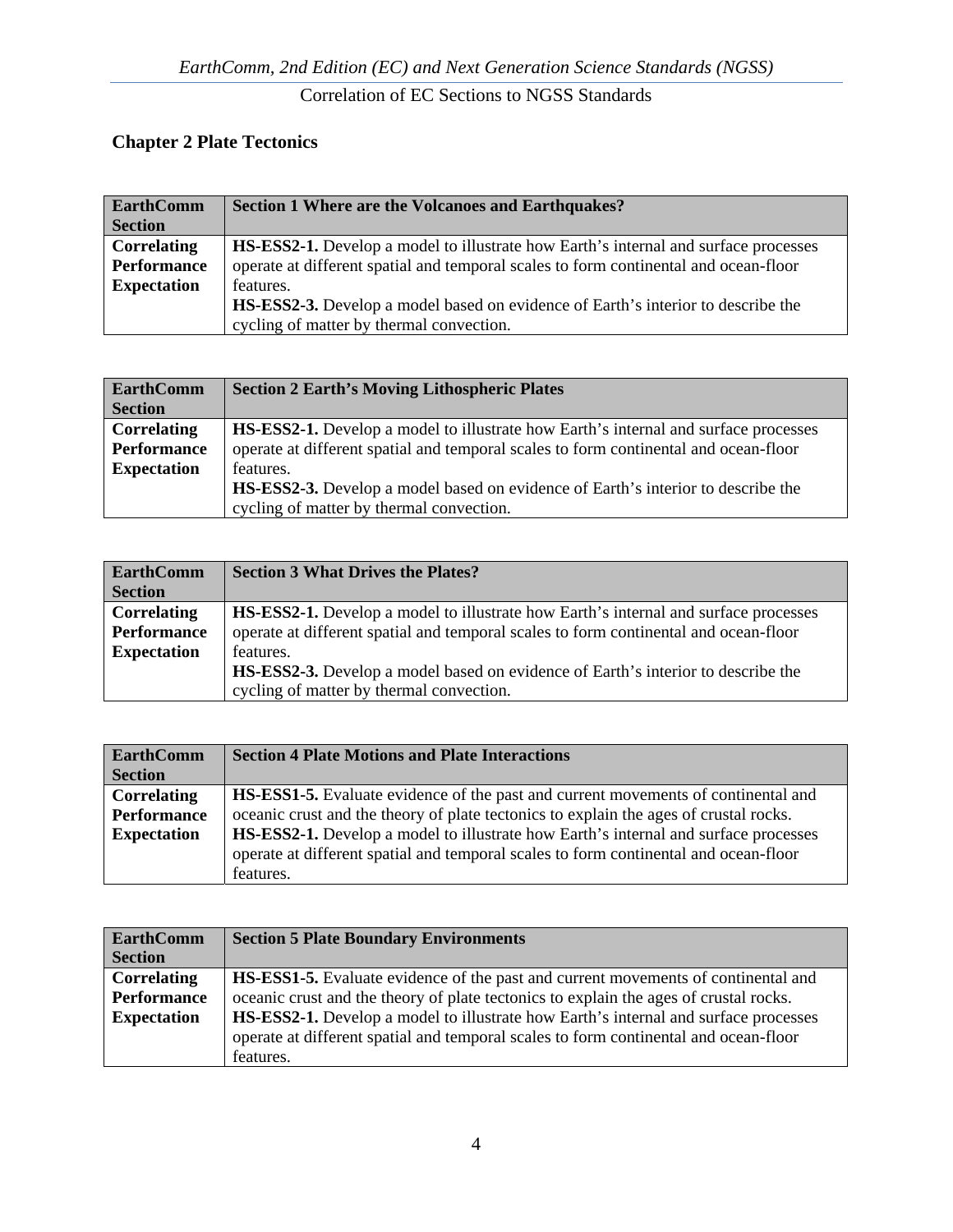| <b>EarthComm</b><br><b>Section</b> | <b>Section 6 The Changing Geography of Your Community</b>                                  |
|------------------------------------|--------------------------------------------------------------------------------------------|
| <b>Correlating</b>                 | <b>HS-ESS1-5.</b> Evaluate evidence of the past and current movements of continental and   |
| <b>Performance</b>                 | oceanic crust and the theory of plate tectonics to explain the ages of crustal rocks.      |
| <b>Expectation</b>                 | <b>HS-ESS2-1.</b> Develop a model to illustrate how Earth's internal and surface processes |
|                                    | operate at different spatial and temporal scales to form continental and ocean-floor       |
|                                    | features.                                                                                  |

| <b>EarthComm</b>   | <b>Section 7 Volcanic Landforms</b>                                                        |
|--------------------|--------------------------------------------------------------------------------------------|
| <b>Section</b>     |                                                                                            |
| <b>Correlating</b> | <b>HS-ESS2-1.</b> Develop a model to illustrate how Earth's internal and surface processes |
| <b>Performance</b> | operate at different spatial and temporal scales to form continental and ocean-floor       |
| <b>Expectation</b> | features.                                                                                  |

| <b>EarthComm</b>   | <b>Section 8 Volcanic Hazards: Flows</b>                                                 |
|--------------------|------------------------------------------------------------------------------------------|
| <b>Section</b>     |                                                                                          |
| <b>Correlating</b> | <b>HS-ESS3-1.</b> Construct an explanation based on evidence for how the availability of |
| Performance        | natural resources, occurrence of natural hazards, and changes in climate have influenced |
| <b>Expectation</b> | human activity.                                                                          |

| <b>EarthComm</b>   | <b>Section 9 Volcanoes and the Atmosphere</b>                                               |
|--------------------|---------------------------------------------------------------------------------------------|
| <b>Section</b>     |                                                                                             |
| <b>Correlating</b> | HS-ESS2-2. Analyze geoscience data to make the claim that one change to Earth's             |
| <b>Performance</b> | surface can create feedbacks that cause changes to other Earth systems.                     |
| <b>Expectation</b> | <b>HS-ESS2-4.</b> Use a model to describe how variations in the flow of energy into and out |
|                    | of Earth's systems result in changes in climate.                                            |
|                    | <b>HS-ESS2-6.</b> Develop a quantitative model to describe the cycling of carbon among the  |
|                    | hydrosphere, atmosphere, geosphere, and biosphere.                                          |
|                    | <b>HS-ESS3-1.</b> Construct an explanation based on evidence for how the availability of    |
|                    | natural resources, occurrence of natural hazards, and changes in climate have influenced    |
|                    | human activity.                                                                             |

| <b>EarthComm</b>   | <b>Section 10 Earthquakes</b>                                                           |
|--------------------|-----------------------------------------------------------------------------------------|
| <b>Section</b>     |                                                                                         |
| <b>Correlating</b> | <b>HS-ESS2-3.</b> Develop a model based on evidence of Earth's interior to describe the |
| <b>Performance</b> | cycling of matter by thermal convection.                                                |
| <b>Expectation</b> |                                                                                         |

| <b>EarthComm</b>   | <b>Section 11 Detecting Earthquake Waves</b>                                            |
|--------------------|-----------------------------------------------------------------------------------------|
| <b>Section</b>     |                                                                                         |
| <b>Correlating</b> | <b>HS-ESS2-3.</b> Develop a model based on evidence of Earth's interior to describe the |
| <b>Performance</b> | cycling of matter by thermal convection.                                                |
| <b>Expectation</b> |                                                                                         |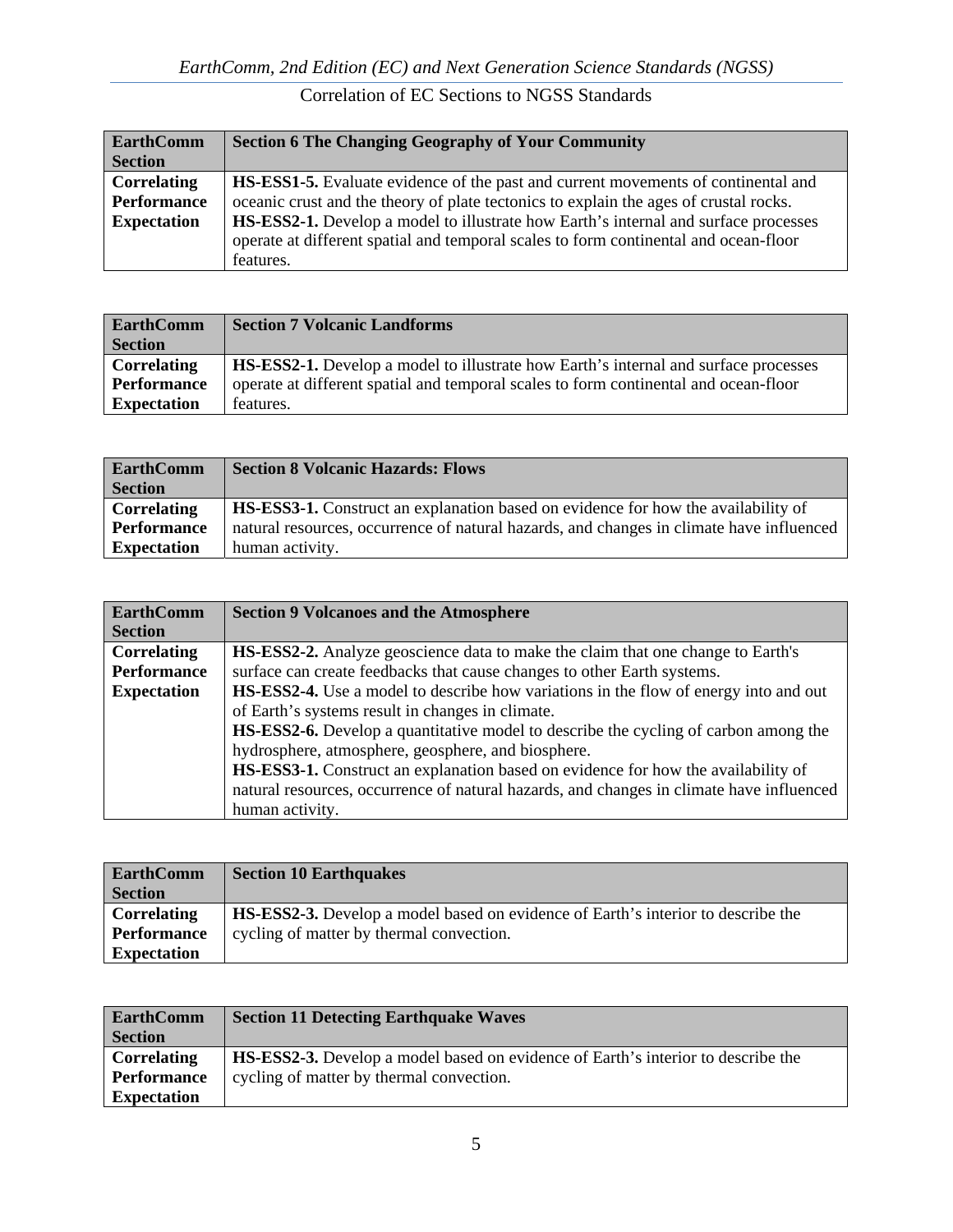| <b>EarthComm</b>   | <b>Section 12 Earthquake Magnitude</b>                                                   |
|--------------------|------------------------------------------------------------------------------------------|
| <b>Section</b>     |                                                                                          |
| Correlating        | <b>HS-ESS3-1.</b> Construct an explanation based on evidence for how the availability of |
| Performance        | natural resources, occurrence of natural hazards, and changes in climate have influenced |
| <b>Expectation</b> | human activity.                                                                          |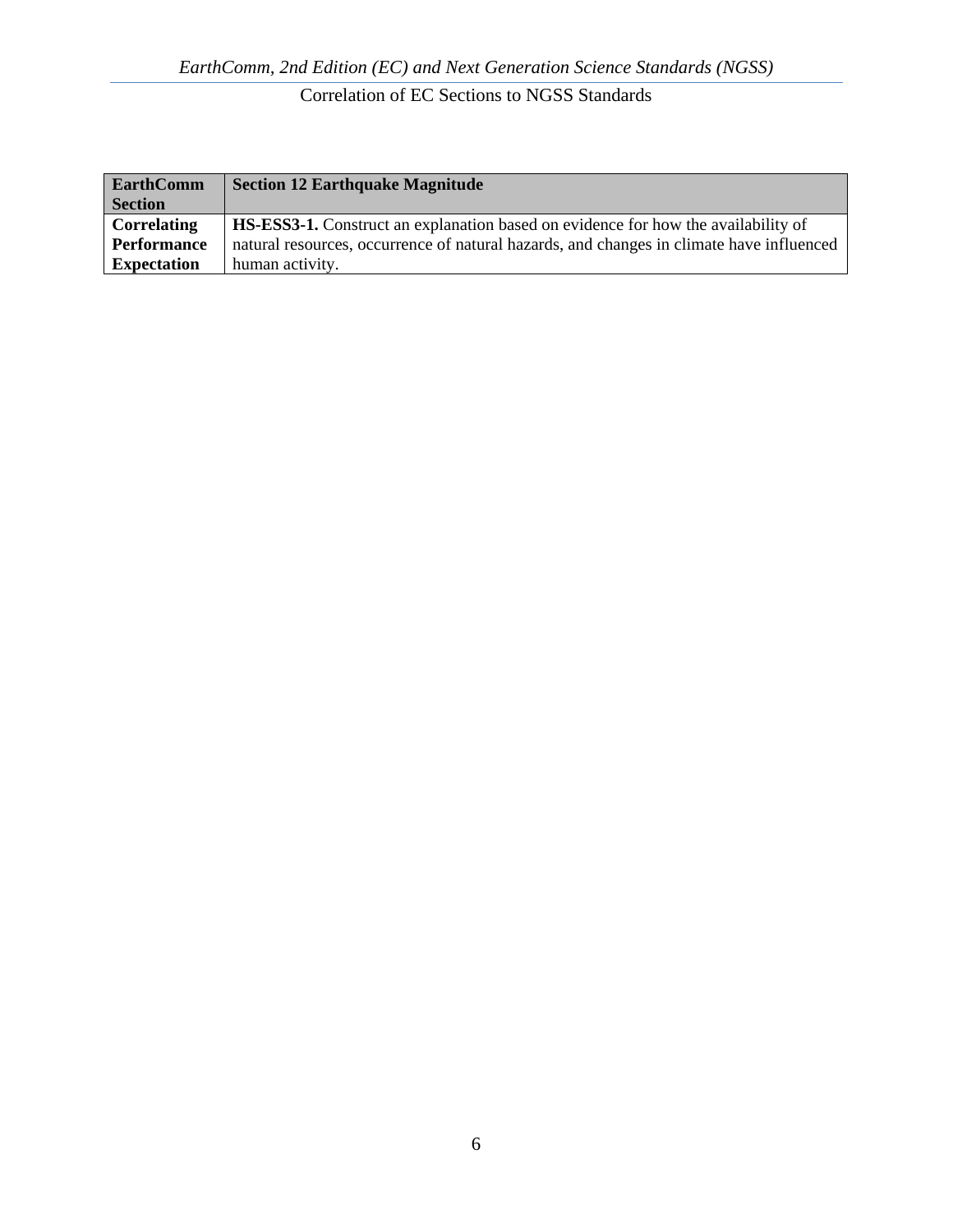#### **Chapter 3 Minerals, Rocks, and Structures**

| <b>EarthComm</b>   | <b>Section 1 What Are Minerals?</b>                                                      |
|--------------------|------------------------------------------------------------------------------------------|
| <b>Section</b>     |                                                                                          |
| Correlating        | <b>HS-ESS1-5.</b> Evaluate evidence of the past and current movements of continental and |
| <b>Performance</b> | oceanic crust and the theory of plate tectonics to explain the ages of crustal rocks.    |
| <b>Expectation</b> |                                                                                          |

| <b>EarthComm</b>   | Section 2 Igneous Rocks and the Geologic History or Your Community                             |
|--------------------|------------------------------------------------------------------------------------------------|
| <b>Section</b>     |                                                                                                |
| <b>Correlating</b> | <b>HS-ESS1-5.</b> Evaluate evidence of the past and current movements of continental and       |
| Performance        | oceanic crust and the theory of plate tectonics to explain the ages of crustal rocks.          |
| <b>Expectation</b> | <b>HS-ESS2-3.</b> Develop a model based on evidence of Earth's interior to describe the        |
|                    | cycling of matter by thermal convection.                                                       |
|                    | <b>HS-ESS2-5.</b> Plan and conduct an investigation of the properties of water and its effects |
|                    | on Earth materials and surface processes.                                                      |

| <b>EarthComm</b>   | <b>Section 3 Sedimentary Rocks and the Geologic History of Your Community</b>                  |
|--------------------|------------------------------------------------------------------------------------------------|
| <b>Section</b>     |                                                                                                |
| <b>Correlating</b> | <b>HS-ESS1-5.</b> Evaluate evidence of the past and current movements of continental and       |
| Performance        | oceanic crust and the theory of plate tectonics to explain the ages of crustal rocks.          |
| <b>Expectation</b> | <b>HS-ESS2-5.</b> Plan and conduct an investigation of the properties of water and its effects |
|                    | on Earth materials and surface processes.                                                      |

| <b>EarthComm</b>   | <b>Section 4 Metamorphic Rocks and the Geologic History of Your Community</b>            |
|--------------------|------------------------------------------------------------------------------------------|
| <b>Section</b>     |                                                                                          |
| <b>Correlating</b> | <b>HS-ESS1-5.</b> Evaluate evidence of the past and current movements of continental and |
| Performance        | oceanic crust and the theory of plate tectonics to explain the ages of crustal rocks.    |
| <b>Expectation</b> |                                                                                          |

| <b>EarthComm</b>   | <b>Section 5 Rock Units and Your Community</b>                                           |
|--------------------|------------------------------------------------------------------------------------------|
| <b>Section</b>     |                                                                                          |
| Correlating        | <b>HS-ESS1-5.</b> Evaluate evidence of the past and current movements of continental and |
| <b>Performance</b> | oceanic crust and the theory of plate tectonics to explain the ages of crustal rocks.    |
| <b>Expectation</b> |                                                                                          |

| <b>EarthComm</b>   | <b>Section 6 Structural Geology and Your Community</b>                                   |
|--------------------|------------------------------------------------------------------------------------------|
| <b>Section</b>     |                                                                                          |
| <b>Correlating</b> | <b>HS-ESS1-5.</b> Evaluate evidence of the past and current movements of continental and |
| <b>Performance</b> | oceanic crust and the theory of plate tectonics to explain the ages of crustal rocks.    |
| <b>Expectation</b> |                                                                                          |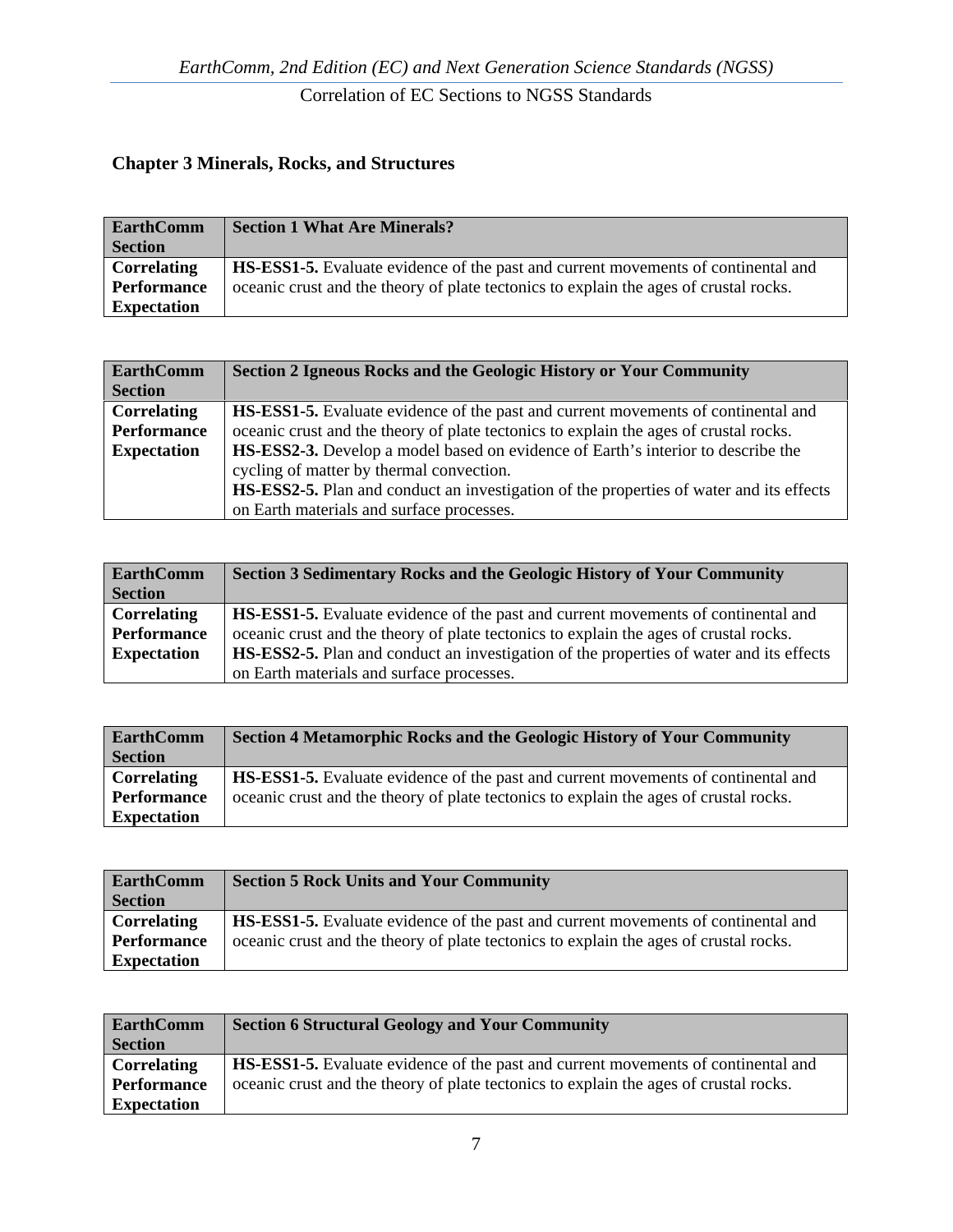| <b>EarthComm</b>   | <b>Section 7 Reading the Geologic History of Your Community</b>                          |
|--------------------|------------------------------------------------------------------------------------------|
| <b>Section</b>     |                                                                                          |
| <b>Correlating</b> | <b>HS-ESS1-5.</b> Evaluate evidence of the past and current movements of continental and |
| <b>Performance</b> | oceanic crust and the theory of plate tectonics to explain the ages of crustal rocks.    |
| <b>Expectation</b> |                                                                                          |

| <b>EarthComm</b>   | <b>Section 8 Geology of the United States</b>                                            |
|--------------------|------------------------------------------------------------------------------------------|
| <b>Section</b>     |                                                                                          |
| Correlating        | <b>HS-ESS1-5.</b> Evaluate evidence of the past and current movements of continental and |
| <b>Performance</b> | oceanic crust and the theory of plate tectonics to explain the ages of crustal rocks.    |
| <b>Expectation</b> |                                                                                          |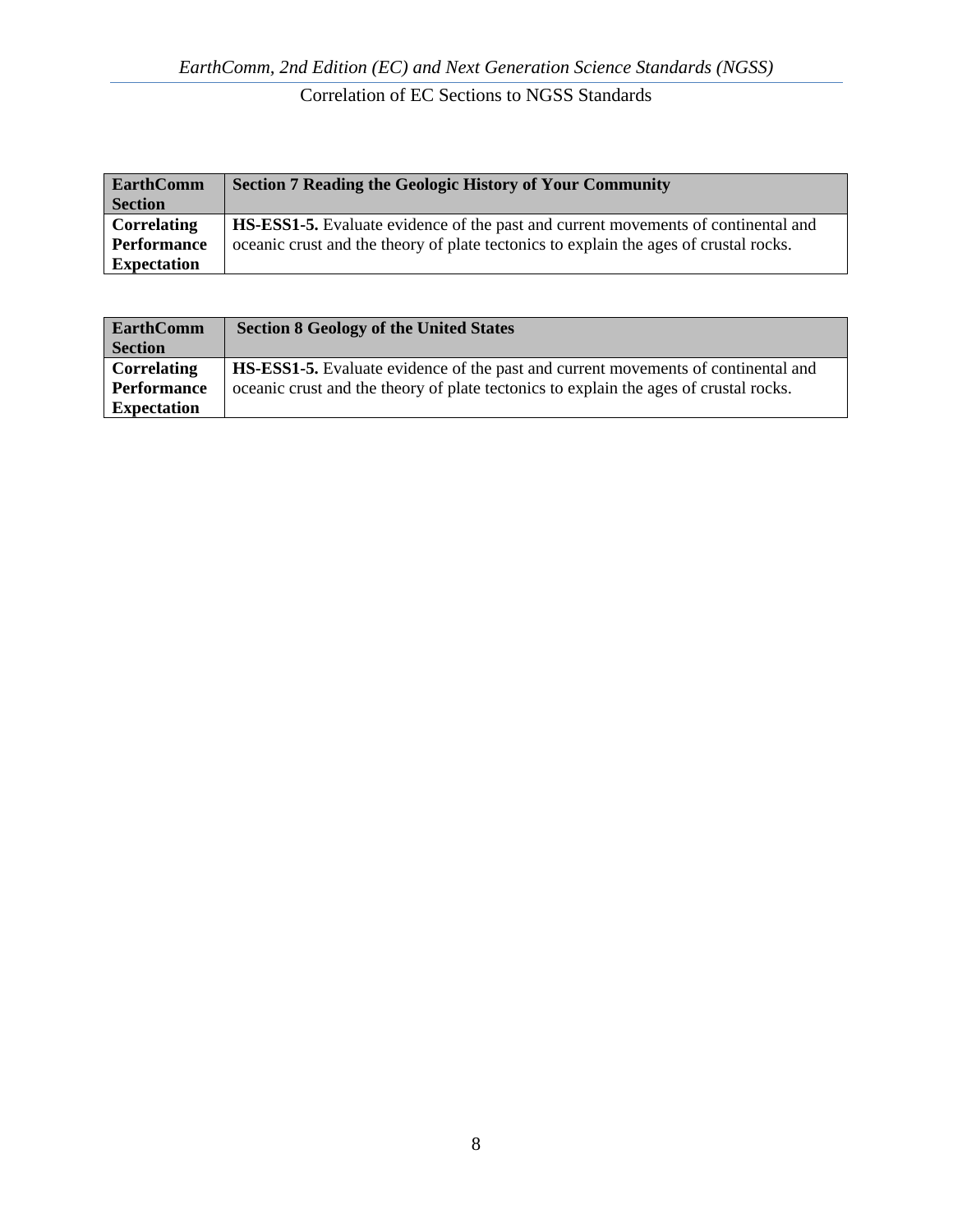#### **Chapter 4 Surface Processes**

| <b>EarthComm</b>   | <b>Section 1 The Water Cycle</b>                                                               |
|--------------------|------------------------------------------------------------------------------------------------|
| <b>Section</b>     |                                                                                                |
| <b>Correlating</b> | <b>HS-ESS2-1.</b> Develop a model to illustrate how Earth's internal and surface processes     |
| Performance        | operate at different spatial and temporal scales to form continental and ocean-floor           |
| <b>Expectation</b> | features.                                                                                      |
|                    | <b>HS-ESS2-2.</b> Analyze geoscience data to make the claim that one change to Earth's         |
|                    | surface can create feedbacks that cause changes to other Earth systems.                        |
|                    | <b>HS-ESS2-5.</b> Plan and conduct an investigation of the properties of water and its effects |
|                    | on Earth materials and surface processes.                                                      |

| <b>EarthComm</b>   | <b>Section 2 Rivers and Drainage Basins</b>                                                    |
|--------------------|------------------------------------------------------------------------------------------------|
| <b>Section</b>     |                                                                                                |
| Correlating        | <b>HS-ESS2-1.</b> Develop a model to illustrate how Earth's internal and surface processes     |
| <b>Performance</b> | operate at different spatial and temporal scales to form continental and ocean-floor           |
| <b>Expectation</b> | features.                                                                                      |
|                    | <b>HS-ESS2-2.</b> Analyze geoscience data to make the claim that one change to Earth's         |
|                    | surface can create feedbacks that cause changes to other Earth systems.                        |
|                    | <b>HS-ESS2-5.</b> Plan and conduct an investigation of the properties of water and its effects |
|                    | on Earth materials and surface processes.                                                      |

| <b>EarthComm</b>   | <b>Section 3 Slopes and Landscapes</b>                                                     |
|--------------------|--------------------------------------------------------------------------------------------|
| <b>Section</b>     |                                                                                            |
| <b>Correlating</b> | <b>HS-ESS2-1.</b> Develop a model to illustrate how Earth's internal and surface processes |
| <b>Performance</b> | operate at different spatial and temporal scales to form continental and ocean-floor       |
| <b>Expectation</b> | features.                                                                                  |
|                    | <b>HS-ESS2-2.</b> Analyze geoscience data to make the claim that one change to Earth's     |
|                    | surface can create feedbacks that cause changes to other Earth systems.                    |
|                    | HS-ESS2-5. Plan and conduct an investigation of the properties of water and its effects    |
|                    | on Earth materials and surface processes.                                                  |
|                    | <b>HS-ESS3-1.</b> Construct an explanation based on evidence for how the availability of   |
|                    | natural resources, occurrence of natural hazards, and changes in climate have influenced   |
|                    | human activity.                                                                            |

| <b>EarthComm</b>   | <b>Section 4 High-Gradient Streams</b>                                                     |
|--------------------|--------------------------------------------------------------------------------------------|
| <b>Section</b>     |                                                                                            |
| <b>Correlating</b> | <b>HS-ESS2-1.</b> Develop a model to illustrate how Earth's internal and surface processes |
| Performance        | operate at different spatial and temporal scales to form continental and ocean-floor       |
| <b>Expectation</b> | features.                                                                                  |
|                    | <b>HS-ESS2-2.</b> Analyze geoscience data to make the claim that one change to Earth's     |
|                    | surface can create feedbacks that cause changes to other Earth systems.                    |
|                    | HS-ESS2-5. Plan and conduct an investigation of the properties of water and its effects    |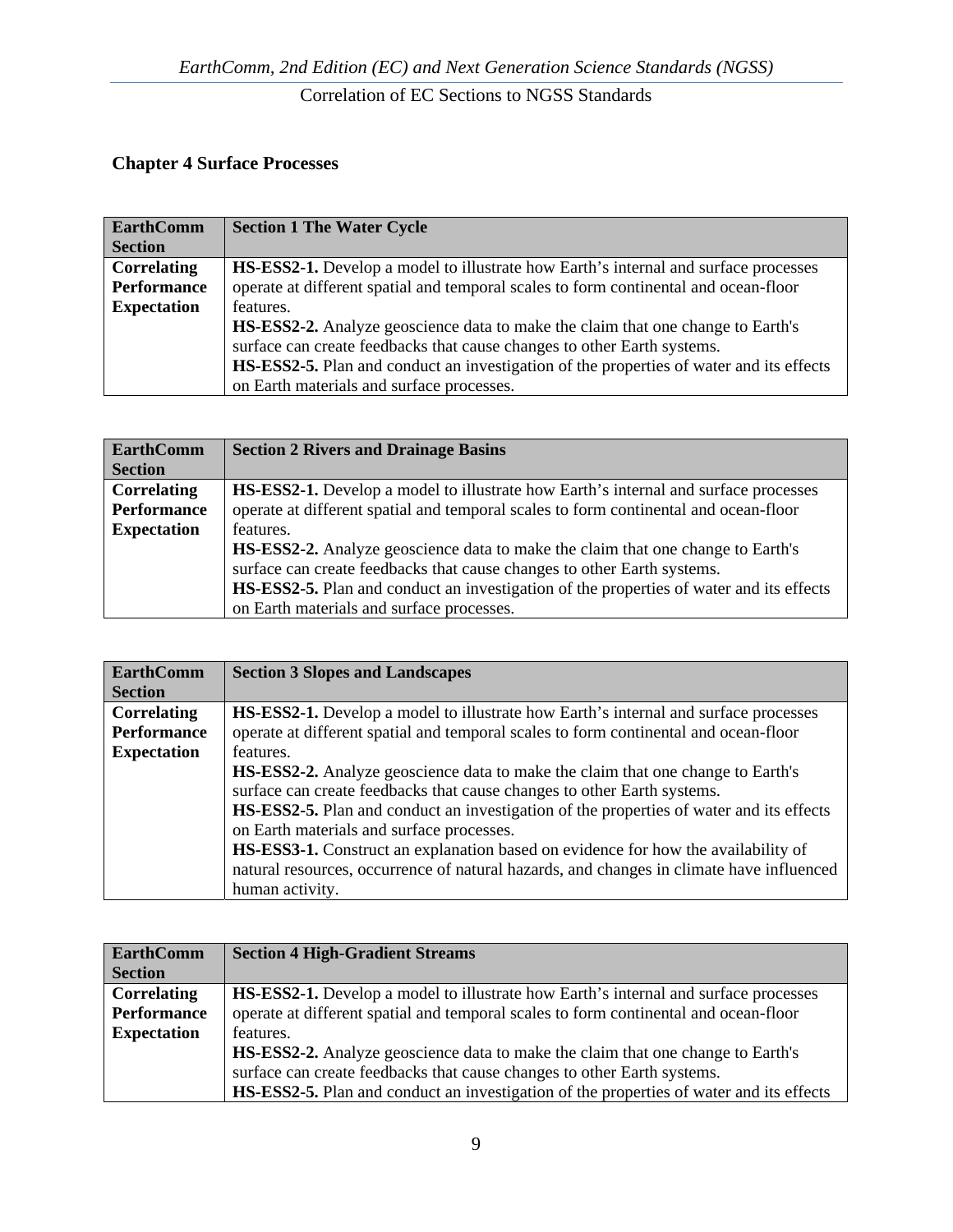| on Earth materials and surface processes.                                                |
|------------------------------------------------------------------------------------------|
| <b>HS-ESS3-1.</b> Construct an explanation based on evidence for how the availability of |
| natural resources, occurrence of natural hazards, and changes in climate have influenced |
| human activity.                                                                          |

| <b>EarthComm</b>   | <b>Section 5 Low-Gradient Streams</b>                                                          |
|--------------------|------------------------------------------------------------------------------------------------|
| <b>Section</b>     |                                                                                                |
| <b>Correlating</b> | <b>HS-ESS2-1.</b> Develop a model to illustrate how Earth's internal and surface processes     |
| <b>Performance</b> | operate at different spatial and temporal scales to form continental and ocean-floor           |
| <b>Expectation</b> | features.                                                                                      |
|                    | <b>HS-ESS2-2.</b> Analyze geoscience data to make the claim that one change to Earth's         |
|                    | surface can create feedbacks that cause changes to other Earth systems.                        |
|                    | <b>HS-ESS2-5.</b> Plan and conduct an investigation of the properties of water and its effects |
|                    | on Earth materials and surface processes.                                                      |

| <b>EarthComm</b>   | <b>Section 6 Sediments in Streams</b>                                                          |
|--------------------|------------------------------------------------------------------------------------------------|
| <b>Section</b>     |                                                                                                |
| <b>Correlating</b> | <b>HS-ESS2-1.</b> Develop a model to illustrate how Earth's internal and surface processes     |
| <b>Performance</b> | operate at different spatial and temporal scales to form continental and ocean-floor           |
| <b>Expectation</b> | features.                                                                                      |
|                    | <b>HS-ESS2-2.</b> Analyze geoscience data to make the claim that one change to Earth's         |
|                    | surface can create feedbacks that cause changes to other Earth systems.                        |
|                    | <b>HS-ESS2-5.</b> Plan and conduct an investigation of the properties of water and its effects |
|                    | on Earth materials and surface processes.                                                      |

| <b>EarthComm</b>   | <b>Section 7 Soil and Land Use</b>                                                         |
|--------------------|--------------------------------------------------------------------------------------------|
| <b>Section</b>     |                                                                                            |
| <b>Correlating</b> | <b>HS-ESS2-1.</b> Develop a model to illustrate how Earth's internal and surface processes |
| <b>Performance</b> | operate at different spatial and temporal scales to form continental and ocean-floor       |
| <b>Expectation</b> | features.                                                                                  |
|                    | <b>HS-ESS2-2.</b> Analyze geoscience data to make the claim that one change to Earth's     |
|                    | surface can create feedbacks that cause changes to other Earth systems.                    |
|                    | HS-ESS2-5. Plan and conduct an investigation of the properties of water and its effects    |
|                    | on Earth materials and surface processes.                                                  |
|                    | <b>HS-ESS3-1.</b> Construct an explanation based on evidence for how the availability of   |
|                    | natural resources, occurrence of natural hazards, and changes in climate have influenced   |
|                    | human activity.                                                                            |

| <b>EarthComm</b>   | <b>Section 8 Glaciers and the Landscape</b>                                                |
|--------------------|--------------------------------------------------------------------------------------------|
| <b>Section</b>     |                                                                                            |
| <b>Correlating</b> | <b>HS-ESS2-1.</b> Develop a model to illustrate how Earth's internal and surface processes |
| <b>Performance</b> | operate at different spatial and temporal scales to form continental and ocean-floor       |
| <b>Expectation</b> | features.                                                                                  |
|                    | <b>HS-ESS2-2.</b> Analyze geoscience data to make the claim that one change to Earth's     |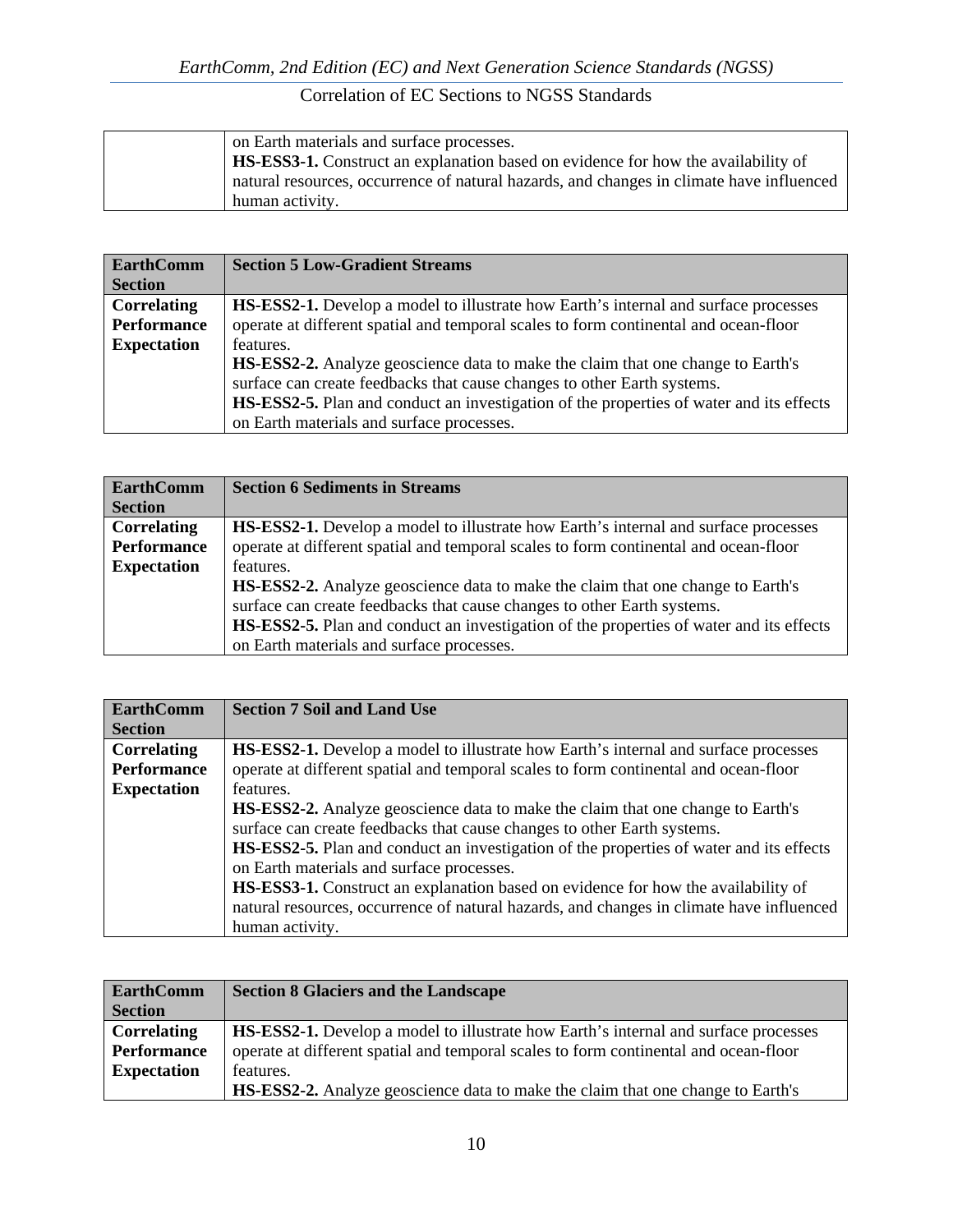| surface can create feedbacks that cause changes to other Earth systems.                        |
|------------------------------------------------------------------------------------------------|
| <b>HS-ESS2-5.</b> Plan and conduct an investigation of the properties of water and its effects |
| on Earth materials and surface processes.                                                      |

| <b>EarthComm</b>   | <b>Section 9 Wind and the Landscape</b>                                                        |
|--------------------|------------------------------------------------------------------------------------------------|
| <b>Section</b>     |                                                                                                |
| Correlating        | <b>HS-ESS2-1.</b> Develop a model to illustrate how Earth's internal and surface processes     |
| <b>Performance</b> | operate at different spatial and temporal scales to form continental and ocean-floor           |
| <b>Expectation</b> | features.                                                                                      |
|                    | HS-ESS2-2. Analyze geoscience data to make the claim that one change to Earth's                |
|                    | surface can create feedbacks that cause changes to other Earth systems.                        |
|                    | <b>HS-ESS2-5.</b> Plan and conduct an investigation of the properties of water and its effects |
|                    | on Earth materials and surface processes.                                                      |

| <b>EarthComm</b>   | <b>Section 10 Coastal Processes</b>                                                        |
|--------------------|--------------------------------------------------------------------------------------------|
| <b>Section</b>     |                                                                                            |
| Correlating        | <b>HS-ESS2-1.</b> Develop a model to illustrate how Earth's internal and surface processes |
| <b>Performance</b> | operate at different spatial and temporal scales to form continental and ocean-floor       |
| <b>Expectation</b> | features.                                                                                  |
|                    | <b>HS-ESS2-2.</b> Analyze geoscience data to make the claim that one change to Earth's     |
|                    | surface can create feedbacks that cause changes to other Earth systems.                    |
|                    | HS-ESS2-5. Plan and conduct an investigation of the properties of water and its effects    |
|                    | on Earth materials and surface processes.                                                  |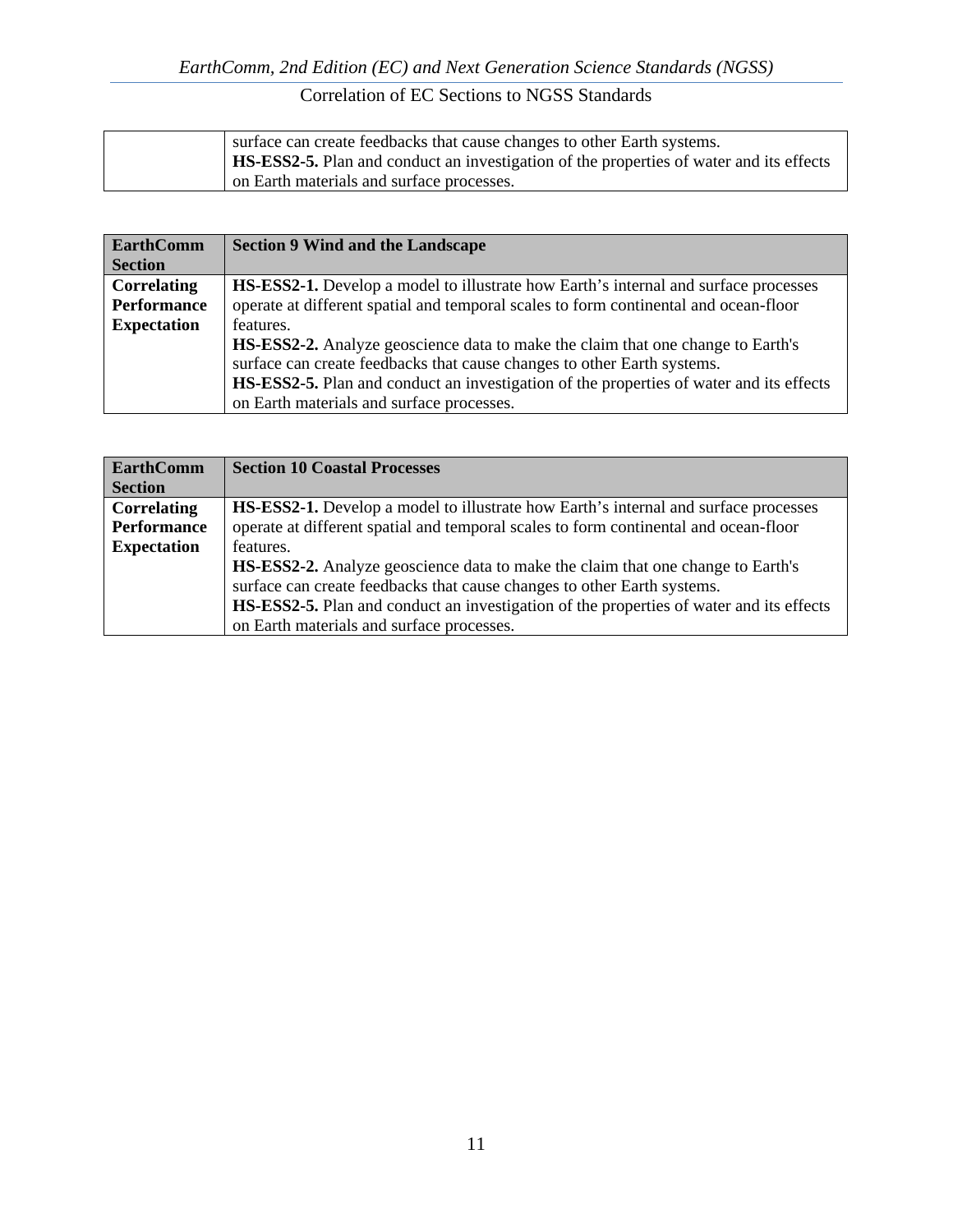#### **Chapter 5 Winds, Oceans, Weather, and Climate**

| <b>EarthComm</b>   | <b>Section 1 Global Wind Patterns and Weather</b>                                      |
|--------------------|----------------------------------------------------------------------------------------|
| <b>Section</b>     |                                                                                        |
| <b>Correlating</b> | <b>HS-ESS2-2.</b> Analyze geoscience data to make the claim that one change to Earth's |
| Performance        | surface can create feedbacks that cause changes to other Earth systems.                |
| <b>Expectation</b> |                                                                                        |

| <b>EarthComm</b>   | <b>Section 2 Weather Basics</b>                                                        |
|--------------------|----------------------------------------------------------------------------------------|
| <b>Section</b>     |                                                                                        |
| Correlating        | <b>HS-ESS2-2.</b> Analyze geoscience data to make the claim that one change to Earth's |
| <b>Performance</b> | surface can create feedbacks that cause changes to other Earth systems.                |
| <b>Expectation</b> |                                                                                        |

| <b>EarthComm</b><br><b>Section</b> | <b>Section 3 Thunderstorms and Flash Floods</b>                                          |
|------------------------------------|------------------------------------------------------------------------------------------|
| <b>Correlating</b>                 | <b>HS-ESS2-2.</b> Analyze geoscience data to make the claim that one change to Earth's   |
| Performance                        | surface can create feedbacks that cause changes to other Earth systems.                  |
| <b>Expectation</b>                 | HS-ESS3-1. Construct an explanation based on evidence for how the availability of        |
|                                    | natural resources, occurrence of natural hazards, and changes in climate have influenced |
|                                    | human activity.                                                                          |

| <b>EarthComm</b>   | <b>Section 4 Severe Winds and Tornadoes</b>                                              |
|--------------------|------------------------------------------------------------------------------------------|
| <b>Section</b>     |                                                                                          |
| <b>Correlating</b> | HS-ESS2-2. Analyze geoscience data to make the claim that one change to Earth's          |
| Performance        | surface can create feedbacks that cause changes to other Earth systems.                  |
| <b>Expectation</b> | <b>HS-ESS3-1.</b> Construct an explanation based on evidence for how the availability of |
|                    | natural resources, occurrence of natural hazards, and changes in climate have influenced |
|                    | human activity.                                                                          |

| <b>EarthComm</b>   | <b>Section 5 Tropical Storms and Hurricanes</b>                                          |
|--------------------|------------------------------------------------------------------------------------------|
| <b>Section</b>     |                                                                                          |
| Correlating        | <b>HS-ESS2-2.</b> Analyze geoscience data to make the claim that one change to Earth's   |
| Performance        | surface can create feedbacks that cause changes to other Earth systems.                  |
| <b>Expectation</b> | HS-ESS3-1. Construct an explanation based on evidence for how the availability of        |
|                    | natural resources, occurrence of natural hazards, and changes in climate have influenced |
|                    | human activity.                                                                          |

| <b>EarthComm</b>   | <b>Section 6 The Surface Circulation of the Oceans</b>                                 |
|--------------------|----------------------------------------------------------------------------------------|
| <b>Section</b>     |                                                                                        |
| <b>Correlating</b> | <b>HS-ESS2-2.</b> Analyze geoscience data to make the claim that one change to Earth's |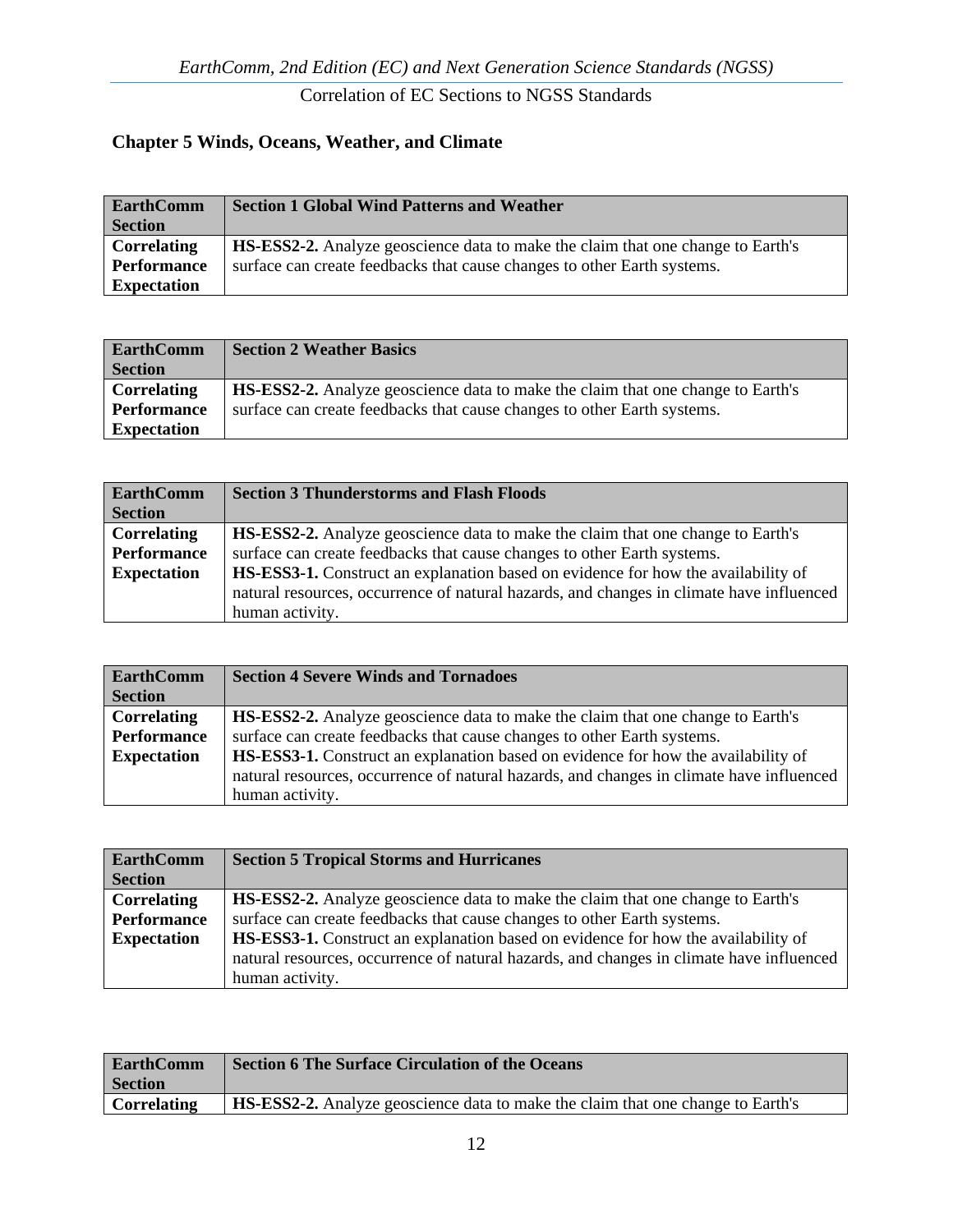|                    | <b>Performance</b> surface can create feedbacks that cause changes to other Earth systems. |
|--------------------|--------------------------------------------------------------------------------------------|
| <b>Expectation</b> |                                                                                            |

| <b>EarthComm</b>   | <b>Section 7 The Deep Circulation of the Ocean</b>                                     |
|--------------------|----------------------------------------------------------------------------------------|
| <b>Section</b>     |                                                                                        |
| <b>Correlating</b> | <b>HS-ESS2-2.</b> Analyze geoscience data to make the claim that one change to Earth's |
| <b>Performance</b> | surface can create feedbacks that cause changes to other Earth systems.                |
| <b>Expectation</b> |                                                                                        |

| <b>EarthComm</b>   | <b>Section 8 El Niño and Ocean Circulation</b>                                         |
|--------------------|----------------------------------------------------------------------------------------|
| <b>Section</b>     |                                                                                        |
| Correlating        | <b>HS-ESS2-2.</b> Analyze geoscience data to make the claim that one change to Earth's |
| <b>Performance</b> | surface can create feedbacks that cause changes to other Earth systems.                |
| <b>Expectation</b> |                                                                                        |

| <b>EarthComm</b>   | <b>Section 9 Present-Day Climate in Your Community</b>                                      |
|--------------------|---------------------------------------------------------------------------------------------|
| <b>Section</b>     |                                                                                             |
| <b>Correlating</b> | <b>HS-ESS2-2.</b> Analyze geoscience data to make the claim that one change to Earth's      |
| <b>Performance</b> | surface can create feedbacks that cause changes to other Earth systems.                     |
| <b>Expectation</b> | <b>HS-ESS2-4.</b> Use a model to describe how variations in the flow of energy into and out |
|                    | of Earth's systems result in changes in climate.                                            |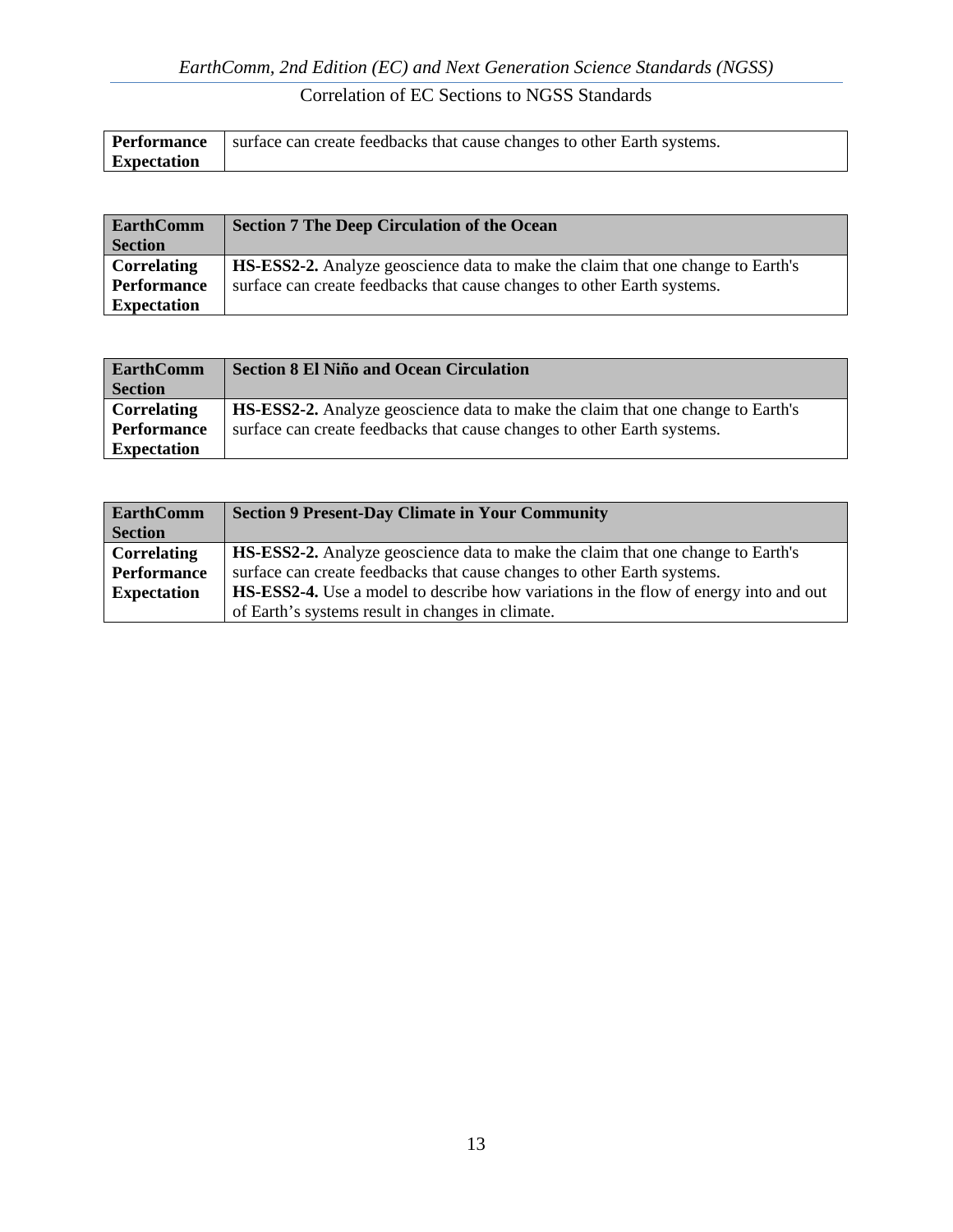# **Chapter 6 Climate Change**

| <b>EarthComm</b>   | <b>Section 1 Paleoclimates</b>                                                              |
|--------------------|---------------------------------------------------------------------------------------------|
| <b>Section</b>     |                                                                                             |
| <b>Correlating</b> | <b>HS-ESS2-4.</b> Use a model to describe how variations in the flow of energy into and out |
| <b>Performance</b> | of Earth's systems result in changes in climate.                                            |
| <b>Expectation</b> | <b>HS-ESS3-5.</b> Analyze geoscience data and the results from global climate models to     |
|                    | make an evidence-based forecast of the current rate of global or regional climate change    |
|                    | and associated future impacts to Earth systems.                                             |

| <b>EarthComm</b><br><b>Section</b> | <b>Section 2 How Do Earth's Orbital Variations Affect Global Climate?</b>                   |
|------------------------------------|---------------------------------------------------------------------------------------------|
| <b>Correlating</b>                 | <b>HS-ESS2-2.</b> Analyze geoscience data to make the claim that one change to Earth's      |
| <b>Performance</b>                 | surface can create feedbacks that cause changes to other Earth systems.                     |
| <b>Expectation</b>                 | <b>HS-ESS2-4.</b> Use a model to describe how variations in the flow of energy into and out |
|                                    | of Earth's systems result in changes in climate.                                            |
|                                    | HS-ESS3-5. Analyze geoscience data and the results from global climate models to            |
|                                    | make an evidence-based forecast of the current rate of global or regional climate change    |
|                                    | and associated future impacts to Earth systems.                                             |

| <b>EarthComm</b>   | <b>Section 3 How Do Plate Tectonics and Ocean Currents Affect Global Climate?</b>          |
|--------------------|--------------------------------------------------------------------------------------------|
| <b>Section</b>     |                                                                                            |
| <b>Correlating</b> | <b>HS-ESS2-2.</b> Analyze geoscience data to make the claim that one change to Earth's     |
| <b>Performance</b> | surface can create feedbacks that cause changes to other Earth systems.                    |
| <b>Expectation</b> | HS-ESS2-4. Use a model to describe how variations in the flow of energy into and out       |
|                    | of Earth's systems result in changes in climate.                                           |
|                    | <b>HS-ESS2-6.</b> Develop a quantitative model to describe the cycling of carbon among the |
|                    | hydrosphere, atmosphere, geosphere, and biosphere.                                         |
|                    | <b>HS-ESS3-5.</b> Analyze geoscience data and the results from global climate models to    |
|                    | make an evidence-based forecast of the current rate of global or regional climate change   |
|                    | and associated future impacts to Earth systems.                                            |

| <b>EarthComm</b>   | <b>Section 4 How Do Carbon Dioxide Concentrations in the Atmosphere Affect</b>              |
|--------------------|---------------------------------------------------------------------------------------------|
| <b>Section</b>     | <b>Global Climate?</b>                                                                      |
| <b>Correlating</b> | <b>HS-ESS2-2.</b> Analyze geoscience data to make the claim that one change to Earth's      |
| <b>Performance</b> | surface can create feedbacks that cause changes to other Earth systems.                     |
| <b>Expectation</b> | <b>HS-ESS2-4.</b> Use a model to describe how variations in the flow of energy into and out |
|                    | of Earth's systems result in changes in climate.                                            |
|                    | <b>HS-ESS2-6.</b> Develop a quantitative model to describe the cycling of carbon among the  |
|                    | hydrosphere, atmosphere, geosphere, and biosphere.                                          |
|                    | <b>HS-ESS3-1.</b> Construct an explanation based on evidence for how the availability of    |
|                    | natural resources, occurrence of natural hazards, and changes in climate have influenced    |
|                    | human activity.                                                                             |
|                    | <b>HS-ESS3-5.</b> Analyze geoscience data and the results from global climate models to     |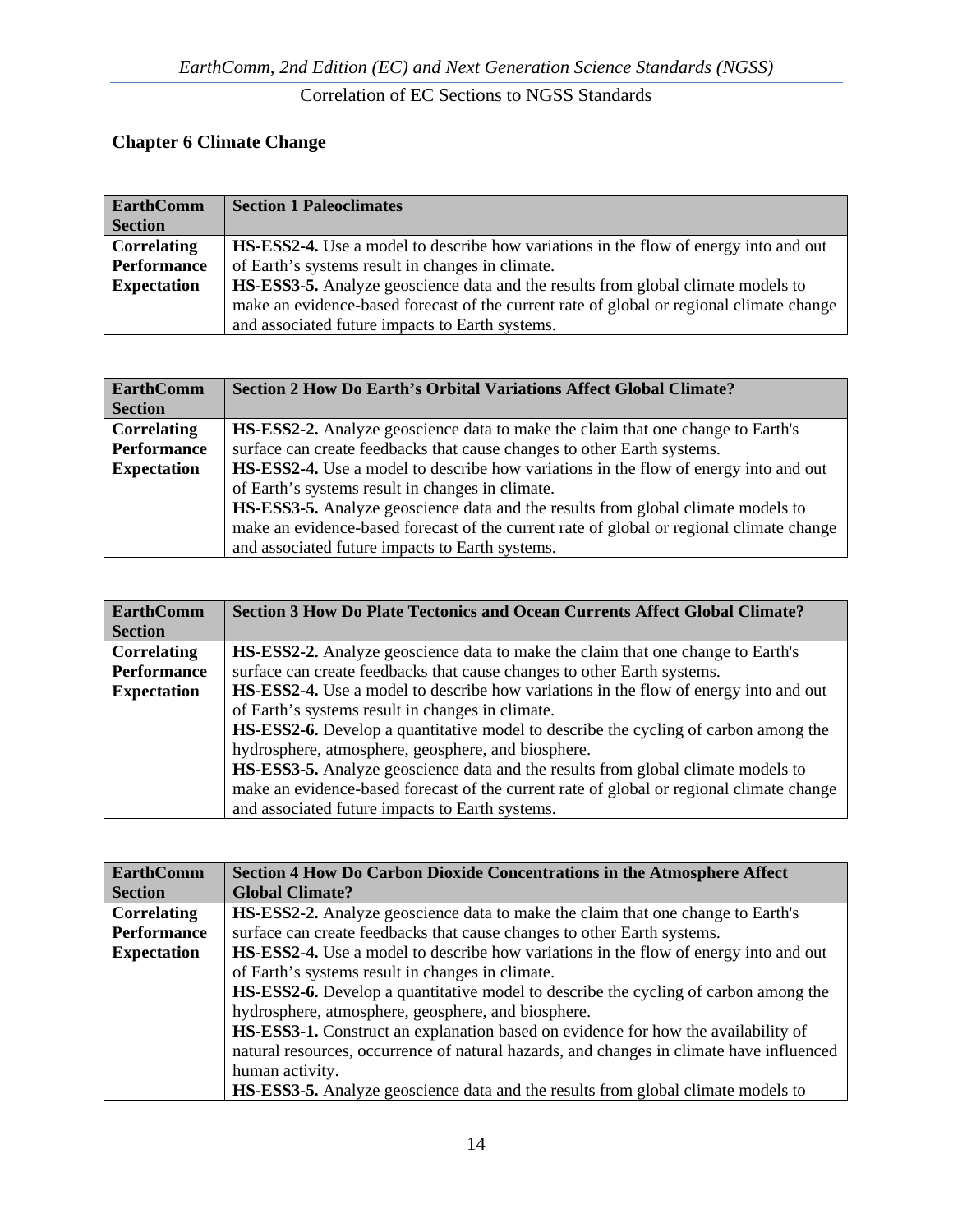| make an evidence-based forecast of the current rate of global or regional climate change   |
|--------------------------------------------------------------------------------------------|
| and associated future impacts to Earth systems.                                            |
| <b>HS-ESS3-6.</b> Use a computational representation to illustrate the relationships among |
| Earth systems and how those relationships are being modified due to human activity.        |

| <b>EarthComm</b>   | <b>Section 5 How Do Glaciers Affect Sea Level?</b>                                          |
|--------------------|---------------------------------------------------------------------------------------------|
| <b>Section</b>     |                                                                                             |
| <b>Correlating</b> | <b>HS-ESS2-2.</b> Analyze geoscience data to make the claim that one change to Earth's      |
| <b>Performance</b> | surface can create feedbacks that cause changes to other Earth systems.                     |
| <b>Expectation</b> | <b>HS-ESS2-4.</b> Use a model to describe how variations in the flow of energy into and out |
|                    | of Earth's systems result in changes in climate.                                            |
|                    | <b>HS-ESS3-1.</b> Construct an explanation based on evidence for how the availability of    |
|                    | natural resources, occurrence of natural hazards, and changes in climate have influenced    |
|                    | human activity.                                                                             |
|                    | <b>HS-ESS3-5.</b> Analyze geoscience data and the results from global climate models to     |
|                    | make an evidence-based forecast of the current rate of global or regional climate change    |
|                    | and associated future impacts to Earth systems.                                             |

| <b>EarthComm</b>   | Section 6 How Do Rising and Falling Sea Levels Modify the Landscape?                     |
|--------------------|------------------------------------------------------------------------------------------|
| <b>Section</b>     |                                                                                          |
| <b>Correlating</b> | <b>HS-ESS2-2.</b> Analyze geoscience data to make the claim that one change to Earth's   |
| <b>Performance</b> | surface can create feedbacks that cause changes to other Earth systems.                  |
| <b>Expectation</b> | HS-ESS2-4. Use a model to describe how variations in the flow of energy into and out     |
|                    | of Earth's systems result in changes in climate.                                         |
|                    | <b>HS-ESS3-1.</b> Construct an explanation based on evidence for how the availability of |
|                    | natural resources, occurrence of natural hazards, and changes in climate have influenced |
|                    | human activity.                                                                          |
|                    | <b>HS-ESS3-5.</b> Analyze geoscience data and the results from global climate models to  |
|                    | make an evidence-based forecast of the current rate of global or regional climate change |
|                    | and associated future impacts to Earth systems.                                          |

| <b>Section 7 How Might Global Warming Affect Your Community?</b>                                                                                                                                                                                          |
|-----------------------------------------------------------------------------------------------------------------------------------------------------------------------------------------------------------------------------------------------------------|
| <b>HS-ESS2-2.</b> Analyze geoscience data to make the claim that one change to Earth's<br>surface can create feedbacks that cause changes to other Earth systems.                                                                                         |
| <b>HS-ESS2-4.</b> Use a model to describe how variations in the flow of energy into and out<br>of Earth's systems result in changes in climate.                                                                                                           |
| <b>HS-ESS2-6.</b> Develop a quantitative model to describe the cycling of carbon among the                                                                                                                                                                |
| hydrosphere, atmosphere, geosphere, and biosphere.<br><b>HS-ESS3-1.</b> Construct an explanation based on evidence for how the availability of<br>natural resources, occurrence of natural hazards, and changes in climate have influenced                |
| human activity.<br><b>HS-ESS3-5.</b> Analyze geoscience data and the results from global climate models to<br>make an evidence-based forecast of the current rate of global or regional climate change<br>and associated future impacts to Earth systems. |
|                                                                                                                                                                                                                                                           |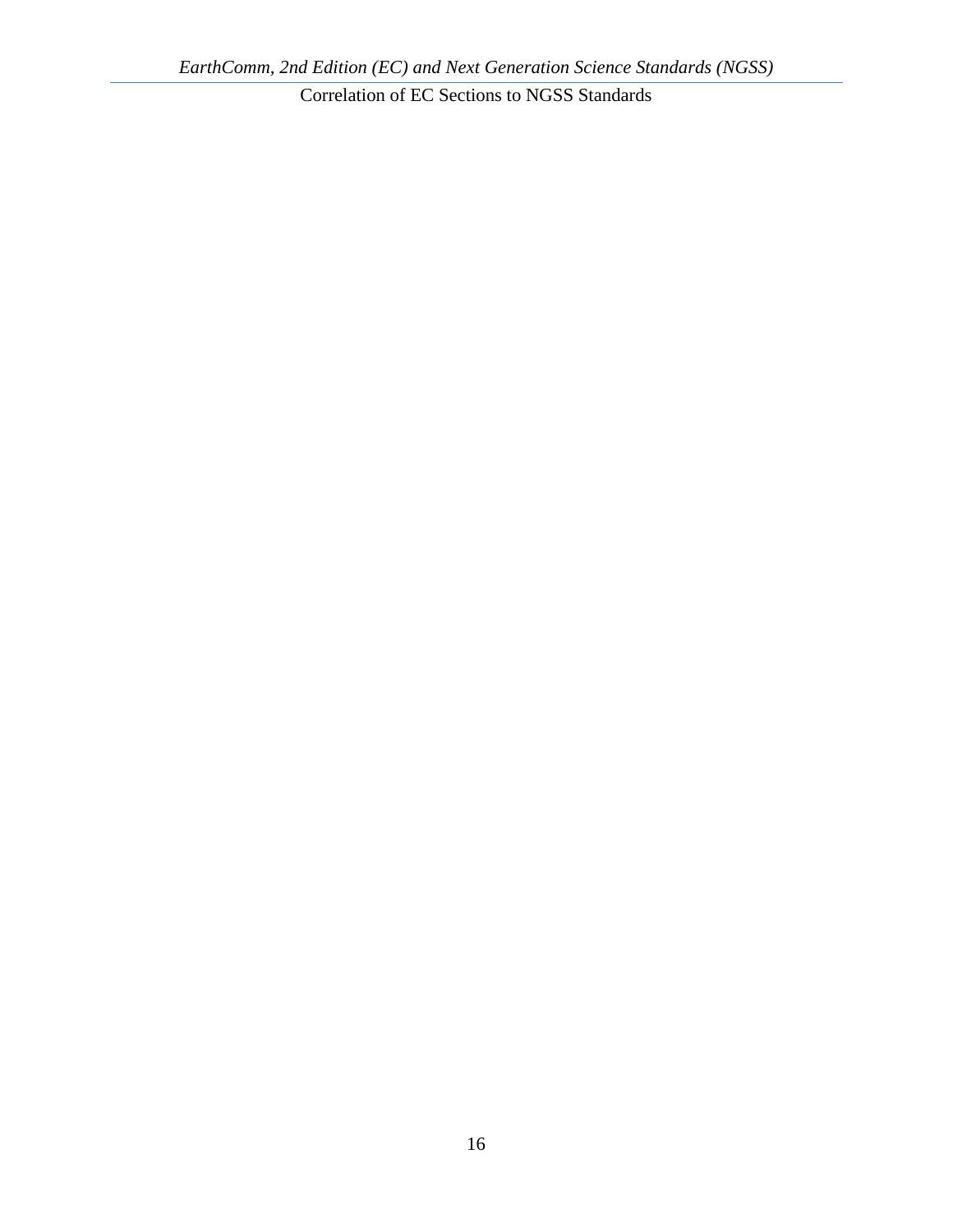# **Chapter 7 Earth's Natural Resources**

| <b>EarthComm</b>   | <b>Section 1 Electricity and Your Community</b>                                           |
|--------------------|-------------------------------------------------------------------------------------------|
| <b>Section</b>     |                                                                                           |
| <b>Correlating</b> | <b>HS-ESS3-1.</b> Construct an explanation based on evidence for how the availability of  |
| <b>Performance</b> | natural resources, occurrence of natural hazards, and changes in climate have influenced  |
| <b>Expectation</b> | human activity.                                                                           |
|                    | <b>HS-ESS3-2.</b> Evaluate competing design solutions for developing, managing, and       |
|                    | utilizing energy and mineral resources based on cost-benefit ratios.                      |
|                    | <b>HS-ESS3-3.</b> Create a computational simulation to illustrate the relationships among |
|                    | management of natural resources, the sustainability of human populations, and             |
|                    | biodiversity.                                                                             |

| <b>EarthComm</b>   | <b>Section 2 Energy From Coal</b>                                                        |
|--------------------|------------------------------------------------------------------------------------------|
| <b>Section</b>     |                                                                                          |
| Correlating        | <b>HS-ESS3-1.</b> Construct an explanation based on evidence for how the availability of |
| <b>Performance</b> | natural resources, occurrence of natural hazards, and changes in climate have influenced |
| <b>Expectation</b> | human activity.                                                                          |
|                    | HS-ESS3-2. Evaluate competing design solutions for developing, managing, and             |
|                    | utilizing energy and mineral resources based on cost-benefit ratios.                     |
|                    | HS-ESS3-3. Create a computational simulation to illustrate the relationships among       |
|                    | management of natural resources, the sustainability of human populations, and            |
|                    | biodiversity.                                                                            |

| <b>EarthComm</b>   | <b>Section 3 Energy From Petroleum and Natural Gas</b>                                    |
|--------------------|-------------------------------------------------------------------------------------------|
| <b>Section</b>     |                                                                                           |
| <b>Correlating</b> | <b>HS-ESS3-1.</b> Construct an explanation based on evidence for how the availability of  |
| Performance        | natural resources, occurrence of natural hazards, and changes in climate have influenced  |
| <b>Expectation</b> | human activity.                                                                           |
|                    | HS-ESS3-2. Evaluate competing design solutions for developing, managing, and              |
|                    | utilizing energy and mineral resources based on cost-benefit ratios.                      |
|                    | <b>HS-ESS3-3.</b> Create a computational simulation to illustrate the relationships among |
|                    | management of natural resources, the sustainability of human populations, and             |
|                    | biodiversity.                                                                             |

| <b>EarthComm</b>   | <b>Section 4 Environmental Impacts and Energy Consumption</b>                              |
|--------------------|--------------------------------------------------------------------------------------------|
| <b>Section</b>     |                                                                                            |
| <b>Correlating</b> | <b>HS-ESS2-6.</b> Develop a quantitative model to describe the cycling of carbon among the |
| <b>Performance</b> | hydrosphere, atmosphere, geosphere, and biosphere.                                         |
| <b>Expectation</b> | HS-ESS3-1. Construct an explanation based on evidence for how the availability of          |
|                    | natural resources, occurrence of natural hazards, and changes in climate have influenced   |
|                    | human activity.                                                                            |
|                    | <b>HS-ESS3-2.</b> Evaluate competing design solutions for developing, managing, and        |
|                    | utilizing energy and mineral resources based on cost-benefit ratios.                       |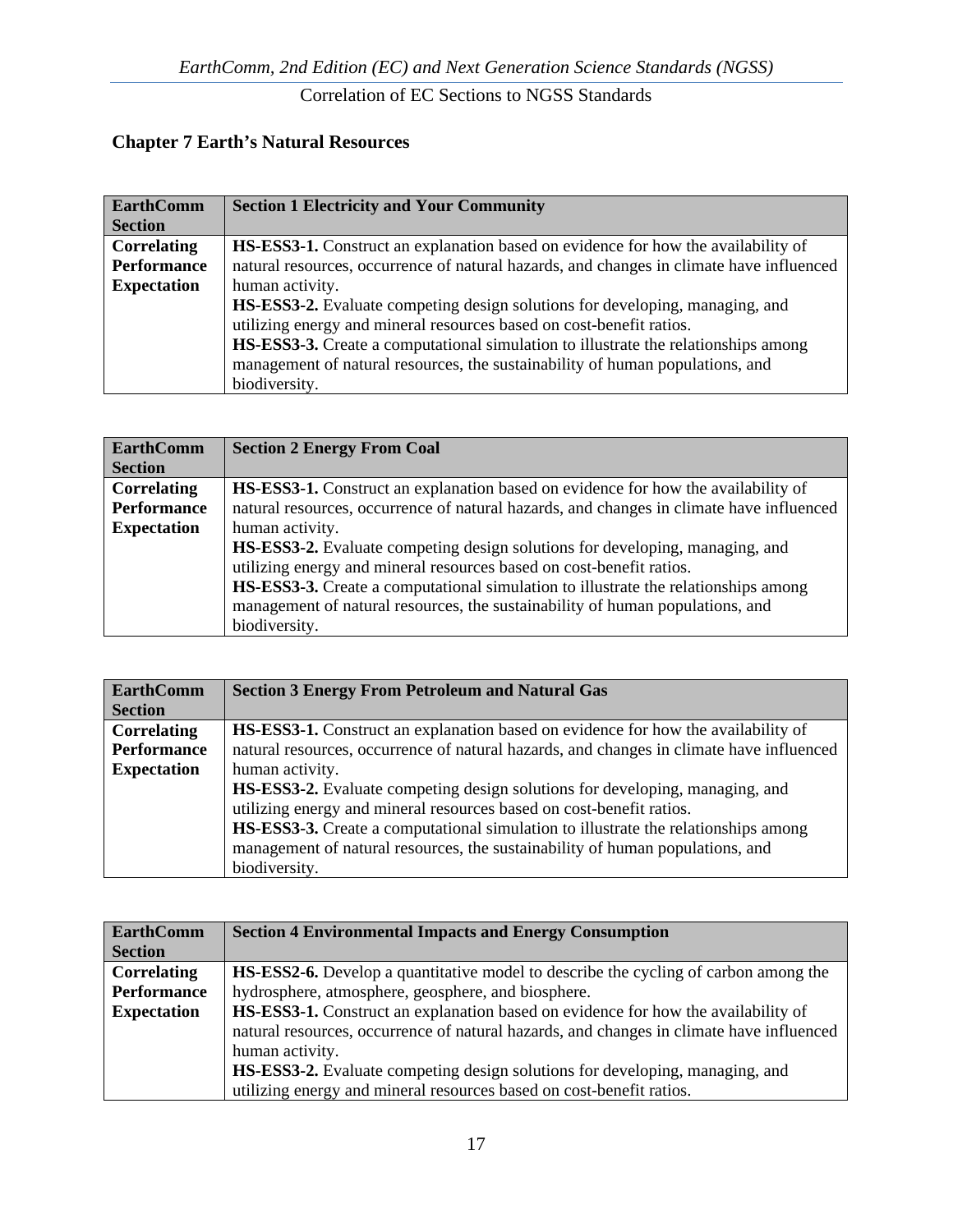| <b>HS-ESS3-4.</b> Evaluate or refine a technological solution that reduces impacts of human |
|---------------------------------------------------------------------------------------------|
| activities on natural systems.                                                              |
| <b>HS-ESS3-6.</b> Use a computational representation to illustrate the relationships among  |
| Earth systems and how those relationships are being modified due to human activity.         |

| <b>EarthComm</b>   | <b>Section 5 Renewable Energy Sources - Solar and Wind</b>                                  |
|--------------------|---------------------------------------------------------------------------------------------|
| <b>Section</b>     |                                                                                             |
| Correlating        | <b>HS-ESS3-1.</b> Construct an explanation based on evidence for how the availability of    |
| Performance        | natural resources, occurrence of natural hazards, and changes in climate have influenced    |
| <b>Expectation</b> | human activity.                                                                             |
|                    | HS-ESS3-2. Evaluate competing design solutions for developing, managing, and                |
|                    | utilizing energy and mineral resources based on cost-benefit ratios.                        |
|                    | <b>HS-ESS3-4.</b> Evaluate or refine a technological solution that reduces impacts of human |
|                    | activities on natural systems.                                                              |

| <b>EarthComm</b>   | <b>Section 6 Earth's Mineral Resources</b>                                               |
|--------------------|------------------------------------------------------------------------------------------|
| <b>Section</b>     |                                                                                          |
| <b>Correlating</b> | <b>HS-ESS3-1.</b> Construct an explanation based on evidence for how the availability of |
| <b>Performance</b> | natural resources, occurrence of natural hazards, and changes in climate have influenced |
| <b>Expectation</b> | human activity.                                                                          |
|                    | <b>HS-ESS3-2.</b> Evaluate competing design solutions for developing, managing, and      |
|                    | utilizing energy and mineral resources based on cost-benefit ratios.                     |
|                    | HS-ESS3-3. Create a computational simulation to illustrate the relationships among       |
|                    | management of natural resources, the sustainability of human populations, and            |
|                    | biodiversity.                                                                            |

| <b>EarthComm</b>   | <b>Section 7 The Costs and Benefits of Mining Minerals</b>                               |
|--------------------|------------------------------------------------------------------------------------------|
| <b>Section</b>     |                                                                                          |
| <b>Correlating</b> | <b>HS-ESS3-1.</b> Construct an explanation based on evidence for how the availability of |
| Performance        | natural resources, occurrence of natural hazards, and changes in climate have influenced |
| <b>Expectation</b> | human activity.                                                                          |
|                    | <b>HS-ESS3-2.</b> Evaluate competing design solutions for developing, managing, and      |
|                    | utilizing energy and mineral resources based on cost-benefit ratios.                     |
|                    | HS-ESS3-4. Evaluate or refine a technological solution that reduces impacts of human     |
|                    | activities on natural systems.                                                           |

| <b>EarthComm</b>   | <b>Section 8 Water Supplies</b>                                                           |
|--------------------|-------------------------------------------------------------------------------------------|
| <b>Section</b>     |                                                                                           |
| <b>Correlating</b> | <b>HS-ESS3-1.</b> Construct an explanation based on evidence for how the availability of  |
| Performance        | natural resources, occurrence of natural hazards, and changes in climate have influenced  |
| <b>Expectation</b> | human activity.                                                                           |
|                    | <b>HS-ESS3-3.</b> Create a computational simulation to illustrate the relationships among |
|                    | management of natural resources, the sustainability of human populations, and             |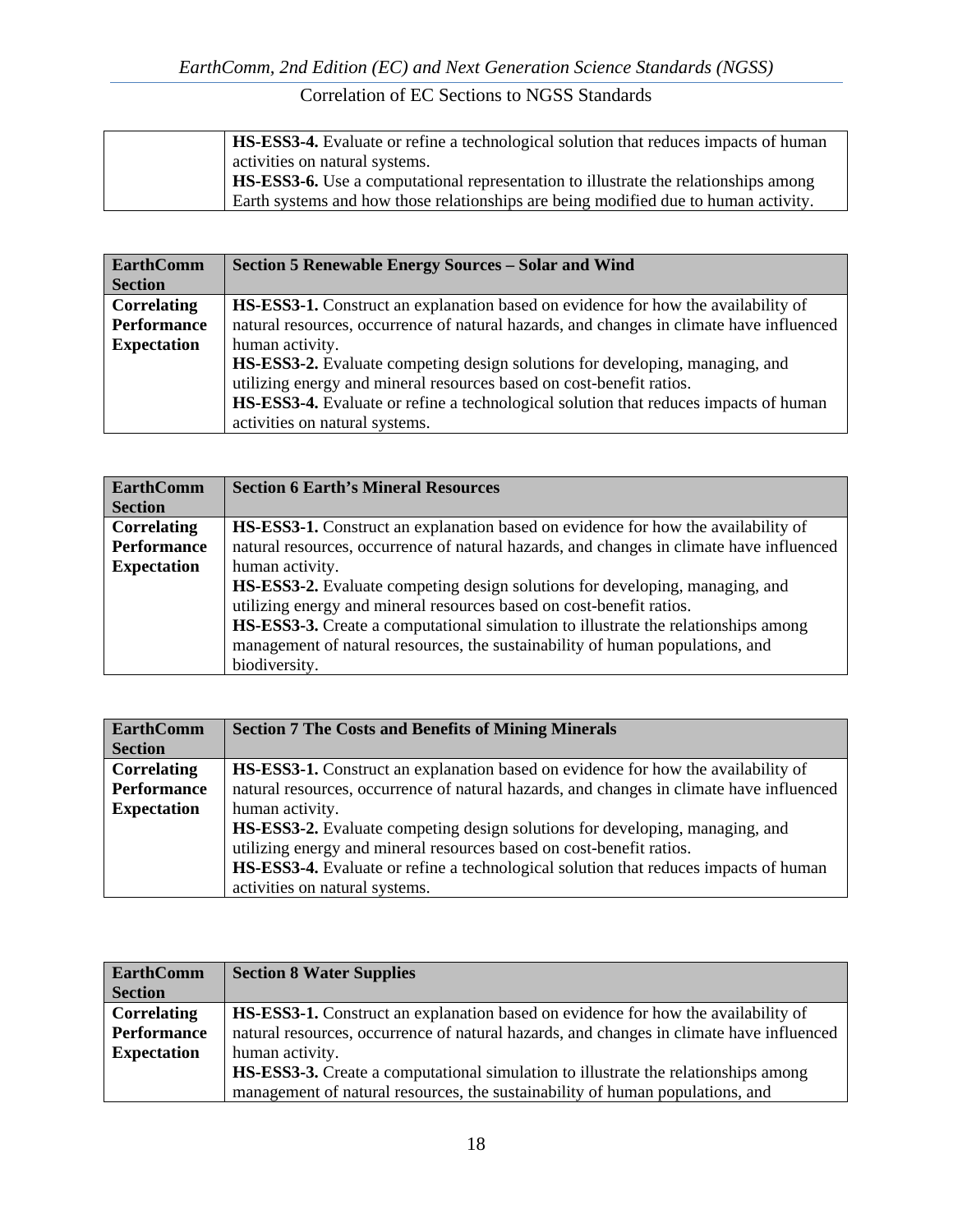| . . |
|-----|
|-----|

| <b>EarthComm</b><br><b>Section</b> | <b>Section 9 Using and Conserving Water</b>                                                 |
|------------------------------------|---------------------------------------------------------------------------------------------|
| <b>Correlating</b>                 | <b>HS-ESS3-1.</b> Construct an explanation based on evidence for how the availability of    |
| <b>Performance</b>                 | natural resources, occurrence of natural hazards, and changes in climate have influenced    |
| <b>Expectation</b>                 | human activity.                                                                             |
|                                    | <b>HS-ESS3-4.</b> Evaluate or refine a technological solution that reduces impacts of human |
|                                    | activities on natural systems.                                                              |

| <b>EarthComm</b>   | <b>Section 10 Water Pollution and Treatment</b>                                             |
|--------------------|---------------------------------------------------------------------------------------------|
| <b>Section</b>     |                                                                                             |
| <b>Correlating</b> | <b>HS-ESS3-1.</b> Construct an explanation based on evidence for how the availability of    |
| Performance        | natural resources, occurrence of natural hazards, and changes in climate have influenced    |
| <b>Expectation</b> | human activity.                                                                             |
|                    | <b>HS-ESS3-4.</b> Evaluate or refine a technological solution that reduces impacts of human |
|                    | activities on natural systems.                                                              |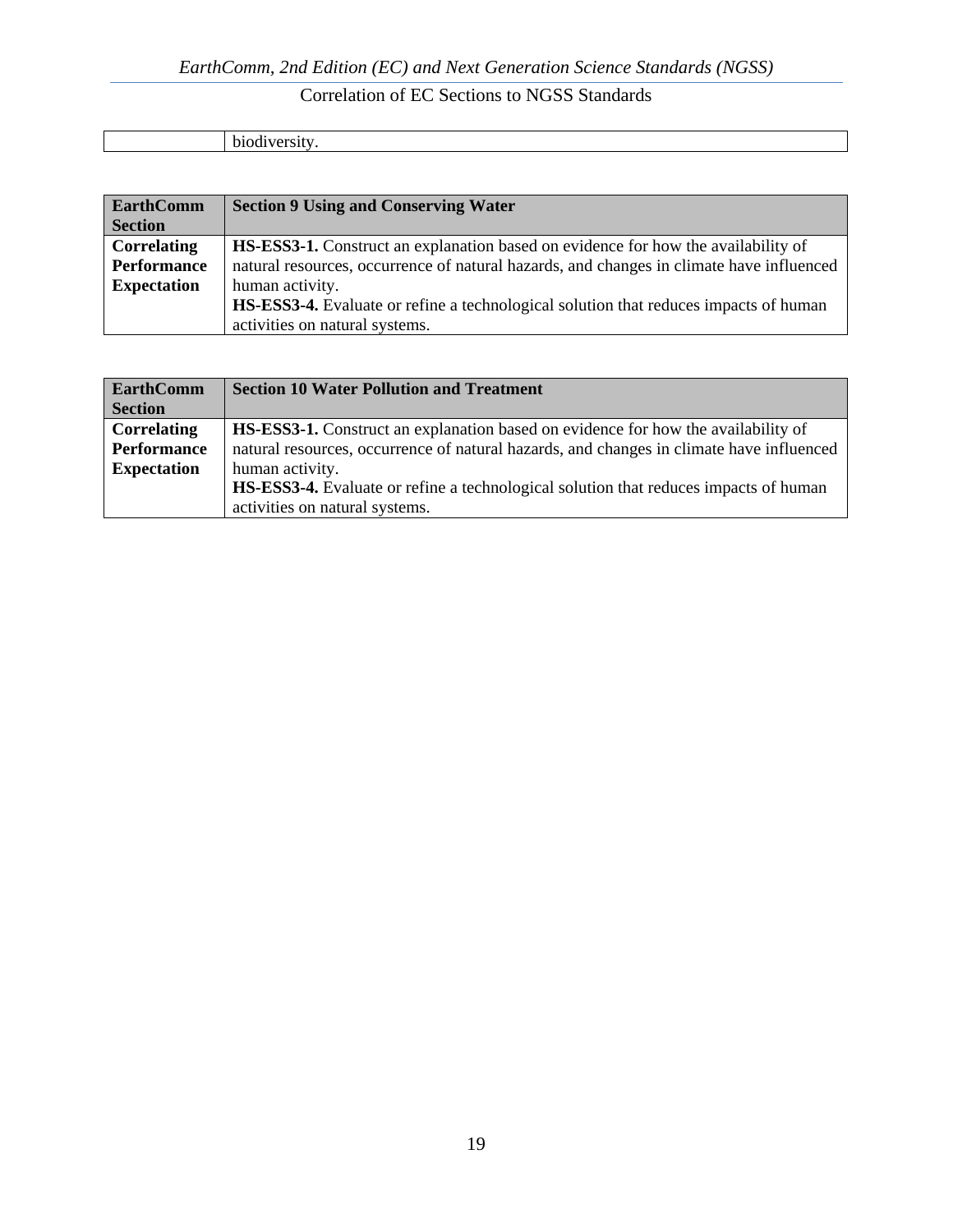# **Chapter 8 Earth System Evolution**

| <b>EarthComm</b>   | <b>Section 1 The Evolution of the Geosphere</b>                                          |
|--------------------|------------------------------------------------------------------------------------------|
| <b>Section</b>     |                                                                                          |
| <b>Correlating</b> | <b>HS-ESS1-5.</b> Evaluate evidence of the past and current movements of continental and |
| Performance        | oceanic crust and the theory of plate tectonics to explain the ages of crustal rocks.    |
| <b>Expectation</b> | HS-ESS1-6. Apply scientific reasoning and evidence from ancient Earth materials,         |
|                    | meteorites, and other planetary surfaces to construct an account of Earth's formation    |
|                    | and early history.                                                                       |
|                    | <b>HS-ESS2-7.</b> Construct an argument based on evidence about the simultaneous         |
|                    | coevolution of Earth's systems and life on Earth.                                        |

| <b>EarthComm</b>   | <b>Section 2 The Evolution of the Fluid Spheres</b>                                        |
|--------------------|--------------------------------------------------------------------------------------------|
| <b>Section</b>     |                                                                                            |
| Correlating        | <b>HS-ESS2-6.</b> Develop a quantitative model to describe the cycling of carbon among the |
| Performance        | hydrosphere, atmosphere, geosphere, and biosphere.                                         |
| <b>Expectation</b> | <b>HS-ESS2-7.</b> Construct an argument based on evidence about the simultaneous           |
|                    | coevolution of Earth's systems and life on Earth.                                          |

| <b>EarthComm</b>   | <b>Section 3 The Origin of Life on Earth</b>                                     |
|--------------------|----------------------------------------------------------------------------------|
| <b>Section</b>     |                                                                                  |
| Correlating        | <b>HS-ESS2-7.</b> Construct an argument based on evidence about the simultaneous |
| <b>Performance</b> | coevolution of Earth's systems and life on Earth.                                |
| <b>Expectation</b> |                                                                                  |

| <b>EarthComm</b>   | Section 4 The Biosphere and the Evolution of the Atmosphere                      |
|--------------------|----------------------------------------------------------------------------------|
| <b>Section</b>     |                                                                                  |
| <b>Correlating</b> | <b>HS-ESS2-7.</b> Construct an argument based on evidence about the simultaneous |
| <b>Performance</b> | coevolution of Earth's systems and life on Earth.                                |
| <b>Expectation</b> |                                                                                  |

| EarthComm<br><b>Section</b> | <b>Section 5 Geologic Time</b>                                                   |
|-----------------------------|----------------------------------------------------------------------------------|
| Correlating                 | <b>HS-ESS2-7.</b> Construct an argument based on evidence about the simultaneous |
| <b>Performance</b>          | coevolution of Earth's systems and life on Earth.                                |
| <b>Expectation</b>          |                                                                                  |

| <b>EarthComm</b><br><b>Section</b> | <b>Section 6 The Fossil Record</b>                                        |
|------------------------------------|---------------------------------------------------------------------------|
| <b>Correlating</b>                 | HS-ESS2-7. Construct an argument based on evidence about the simultaneous |
| Performance                        | coevolution of Earth's systems and life on Earth.                         |